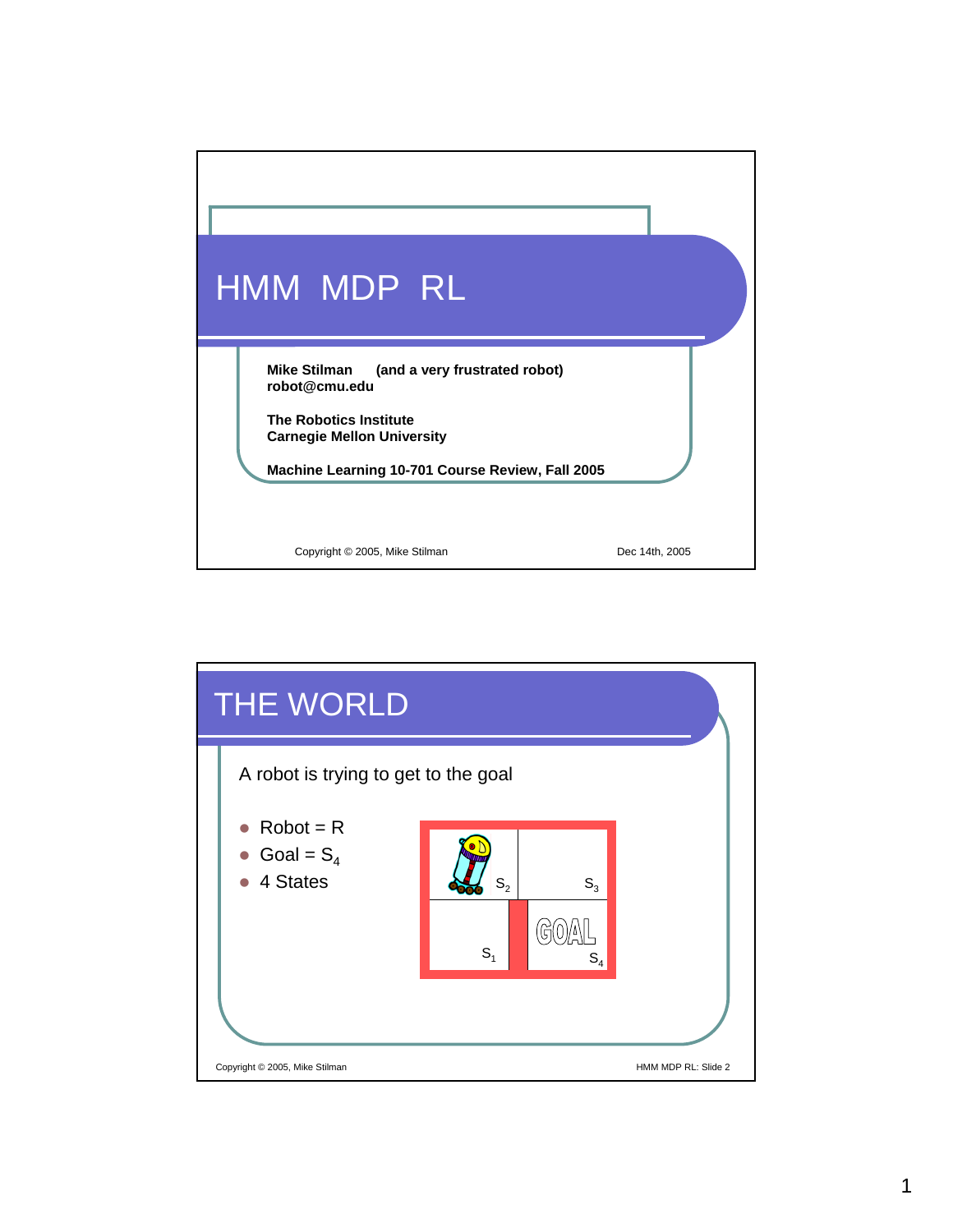

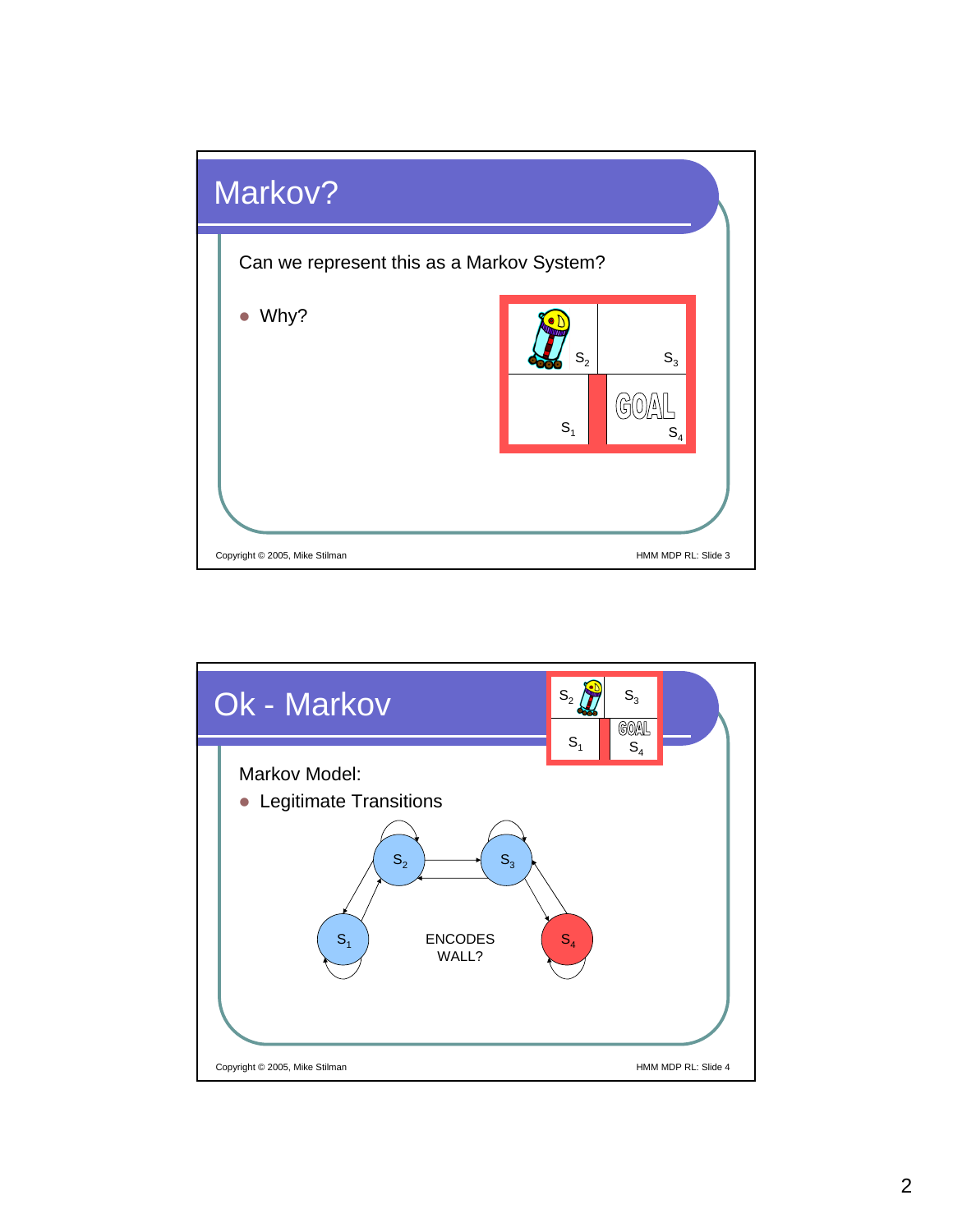

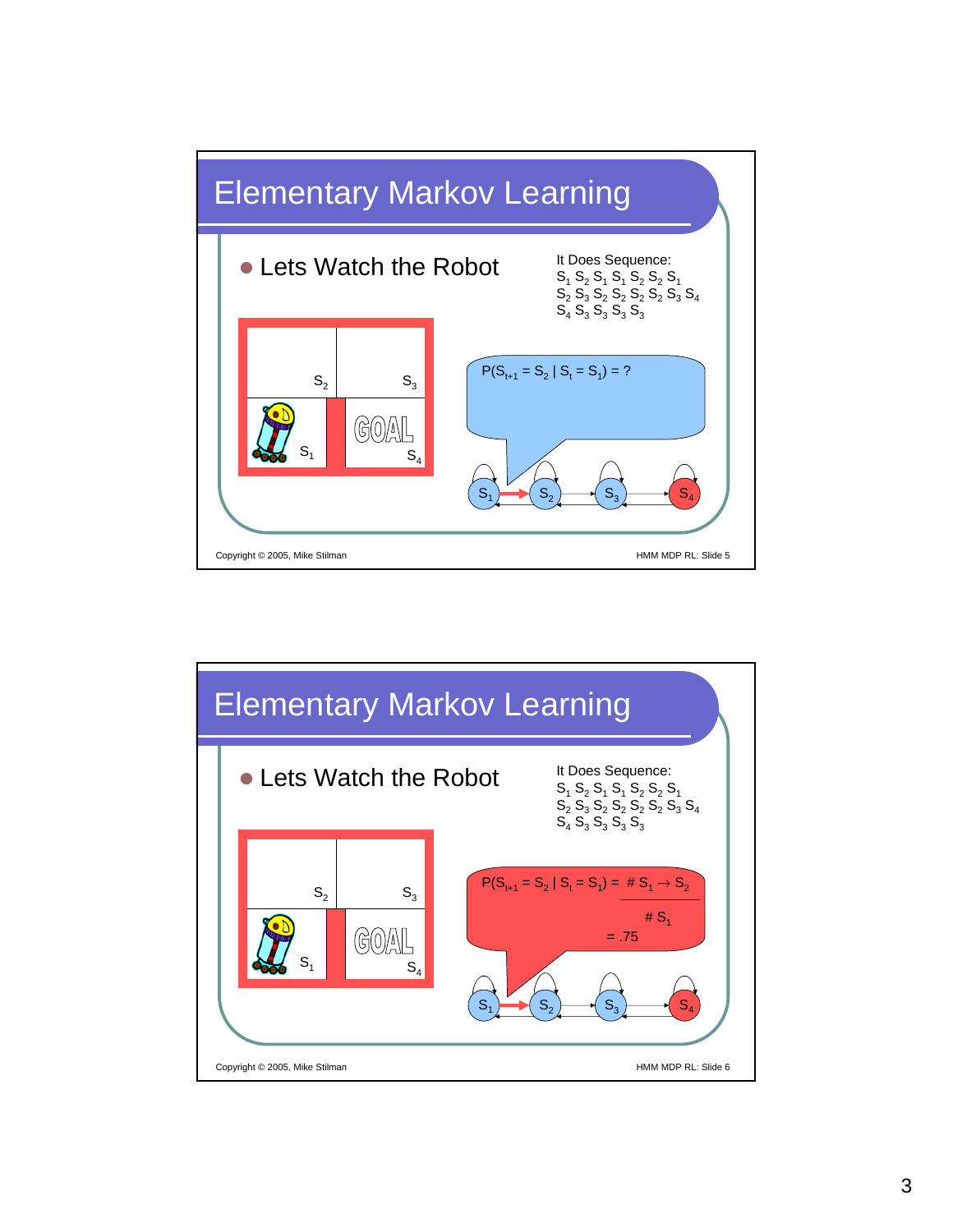

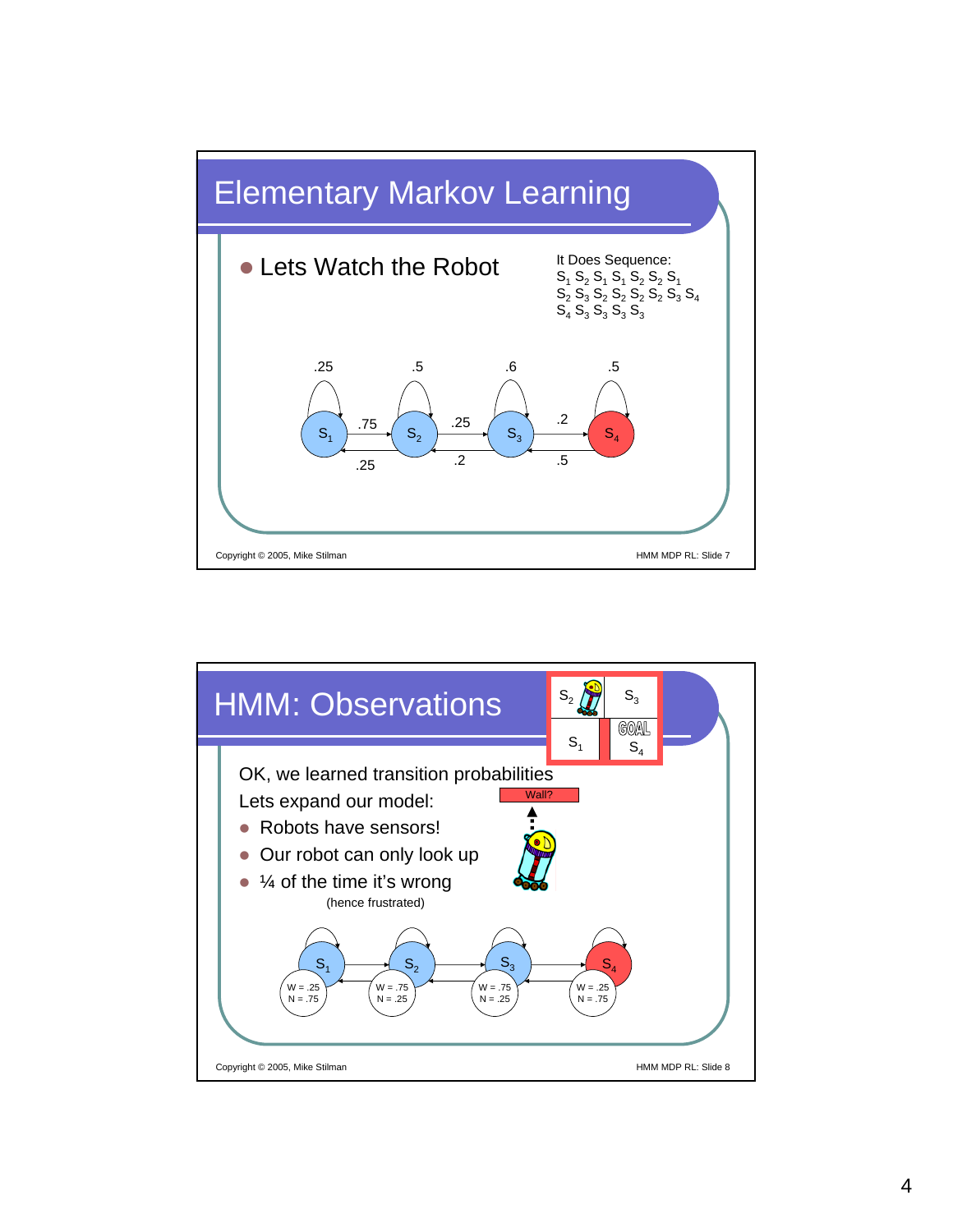

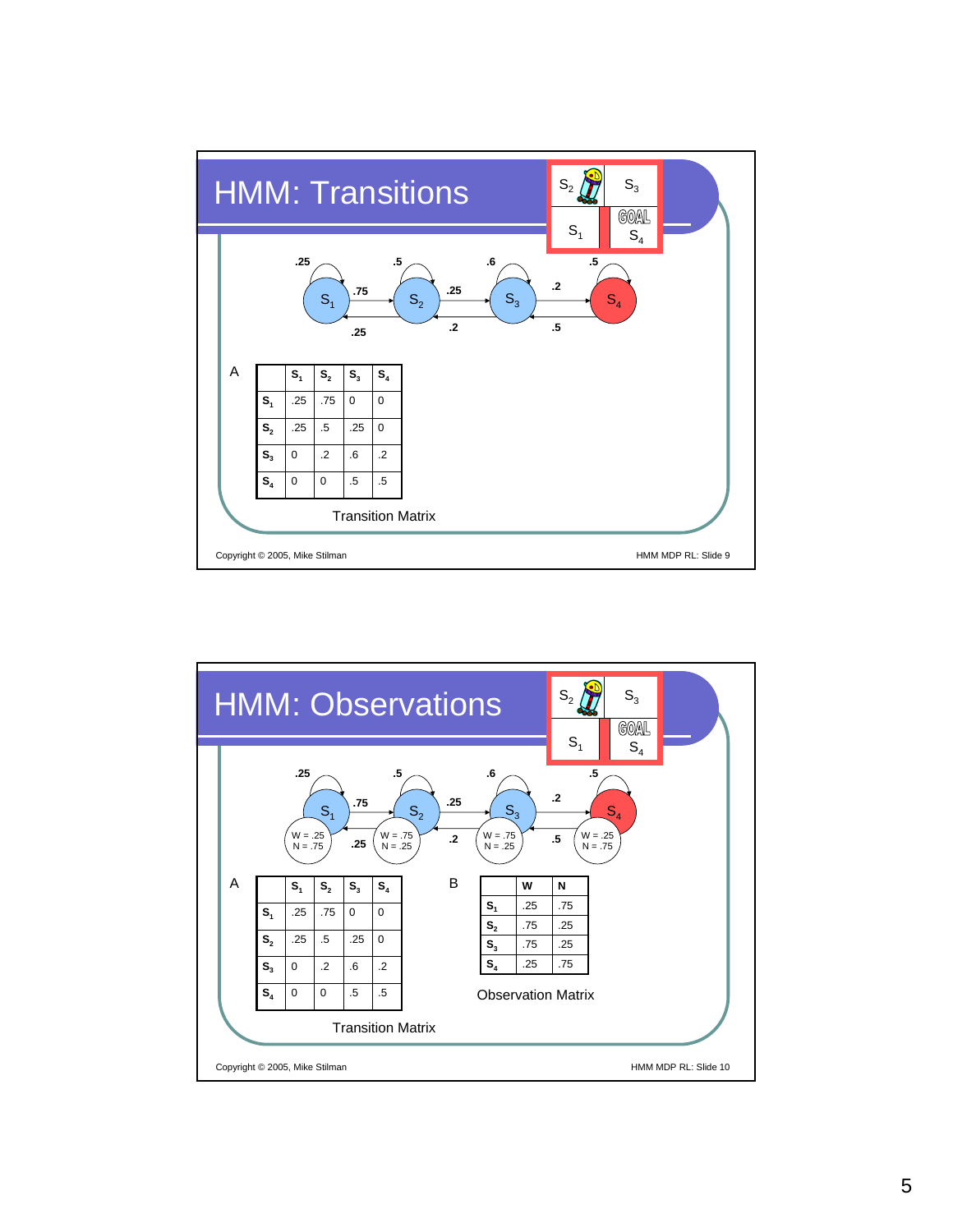

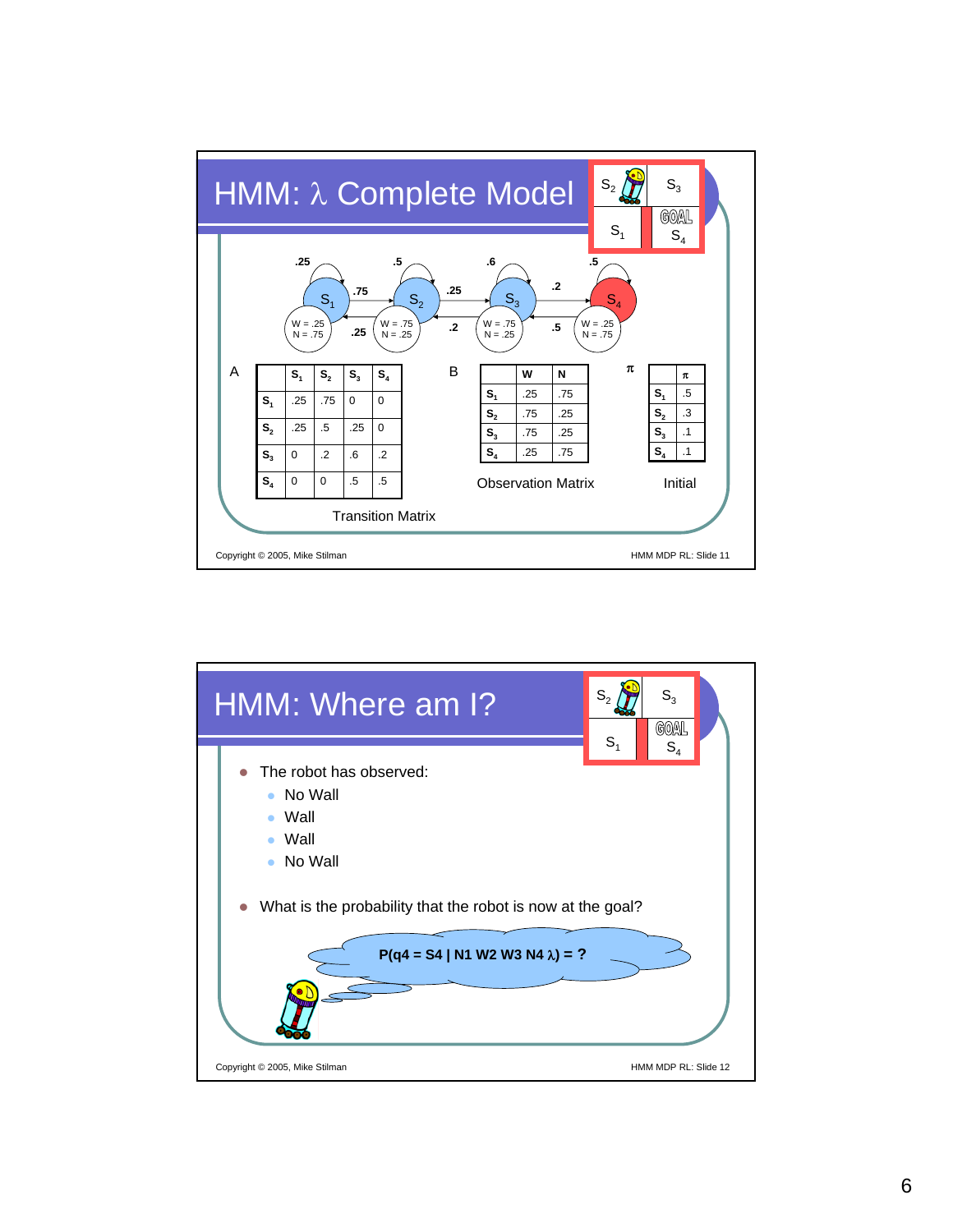

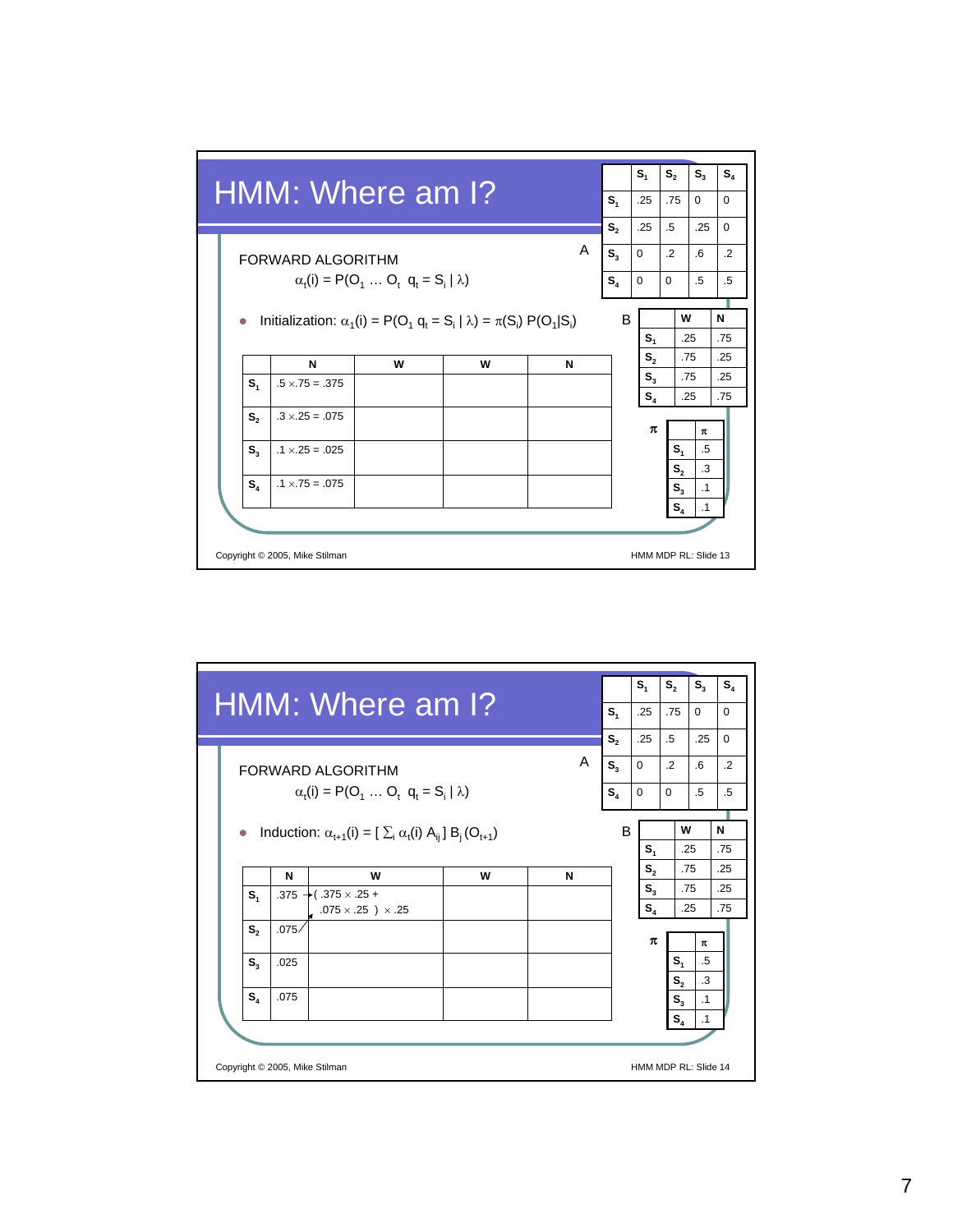

| A<br>N | S <sub>1</sub><br>S,<br>$S_{3}$<br>S <sub>4</sub><br>B | $\Omega$<br>$\Omega$ | .25<br>.25<br>$\Omega$<br>S <sub>1</sub><br>S <sub>2</sub><br>$S_{3}$<br>$S_4$ | .75<br>$\Omega$<br>$.5\overline{)}$<br>.25<br>$\cdot$<br>$6 \overline{6}$<br>$.5\,$<br>W<br>.25<br>.75<br>.75<br>.25 | $\Omega$<br>$\Omega$<br>.2<br>.5<br>N<br>.75<br>.25<br>.25<br>.75 |
|--------|--------------------------------------------------------|----------------------|--------------------------------------------------------------------------------|----------------------------------------------------------------------------------------------------------------------|-------------------------------------------------------------------|
|        |                                                        |                      |                                                                                |                                                                                                                      |                                                                   |
|        |                                                        |                      |                                                                                |                                                                                                                      |                                                                   |
|        |                                                        |                      |                                                                                |                                                                                                                      |                                                                   |
|        |                                                        |                      |                                                                                |                                                                                                                      |                                                                   |
|        |                                                        |                      |                                                                                |                                                                                                                      |                                                                   |
|        |                                                        |                      |                                                                                |                                                                                                                      |                                                                   |
|        |                                                        |                      |                                                                                |                                                                                                                      |                                                                   |
|        |                                                        |                      |                                                                                |                                                                                                                      |                                                                   |
|        |                                                        |                      |                                                                                |                                                                                                                      |                                                                   |
|        |                                                        |                      | π                                                                              |                                                                                                                      | π                                                                 |
|        |                                                        |                      |                                                                                | S <sub>1</sub>                                                                                                       | .5                                                                |
|        |                                                        |                      |                                                                                | $\mathbf{S}_{\scriptscriptstyle{2}}$                                                                                 | .3                                                                |
|        |                                                        |                      |                                                                                |                                                                                                                      | $\cdot$ 1                                                         |
|        |                                                        |                      |                                                                                |                                                                                                                      |                                                                   |
|        |                                                        |                      |                                                                                |                                                                                                                      | $S_{3}$<br>.1<br>$S_{4}$<br>HMM MDP RL: Slide 16                  |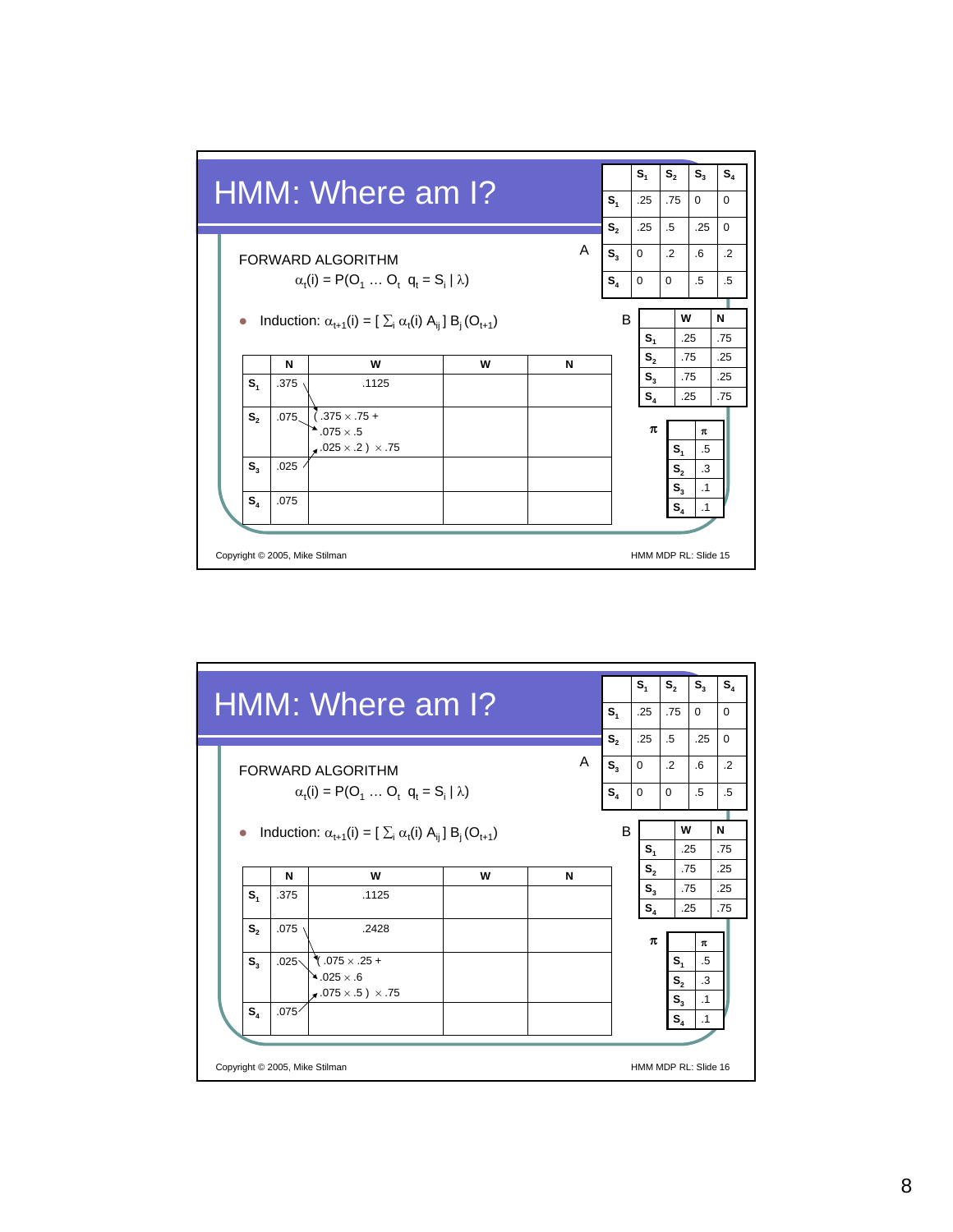

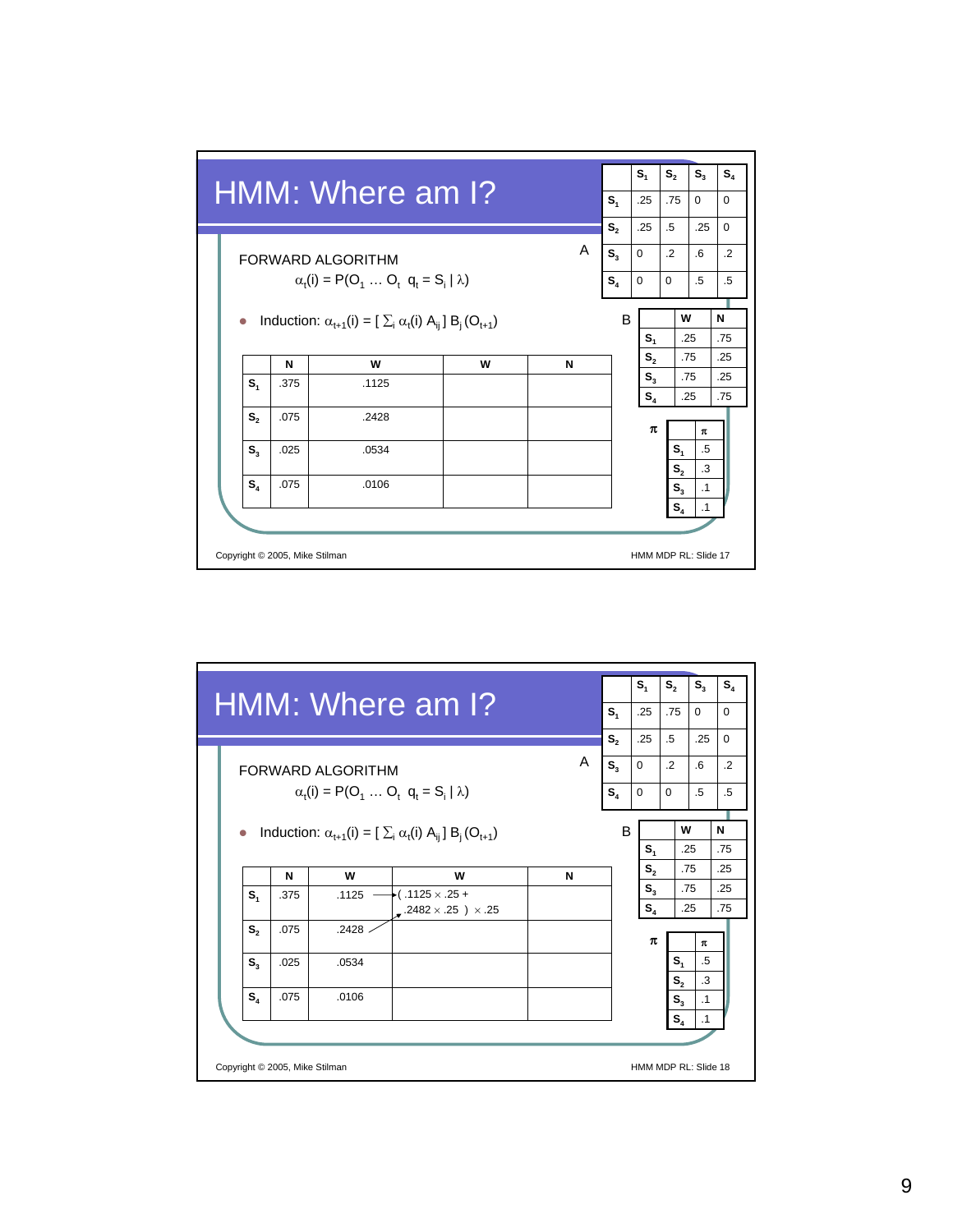

|         |      |                                                                          |       |       |                | $S_{4}$                 | $S_{2}$                   | $S_{3}$    | $S_4$      |
|---------|------|--------------------------------------------------------------------------|-------|-------|----------------|-------------------------|---------------------------|------------|------------|
|         |      | HMM: Where am I?                                                         |       |       | S <sub>1</sub> | .25                     | .75                       | $\Omega$   | $\Omega$   |
|         |      |                                                                          |       |       | S,             | .25                     | $.5\overline{)}$          | .25        | $\Omega$   |
|         |      | <b>FORWARD ALGORITHM</b>                                                 |       | A     | $S_{\lambda}$  | $\Omega$                | $\cdot$                   | 6          | $\cdot$    |
|         |      | $\alpha_{t}(i) = P(O_{1}  O_{t} q_{t} = S_{i}   \lambda)$                |       |       | $S_4$          | $\Omega$                | $\Omega$                  | $.5\,$     | $.5\,$     |
|         |      | Induction: $\alpha_{t+1}(i) = [\sum_i \alpha_i(i) A_{ii}] B_i (O_{t+1})$ |       |       | B              | S <sub>1</sub>          |                           | W<br>.25   | N<br>.75   |
|         | N    | W                                                                        | w     | N     |                | S <sub>2</sub>          |                           | .75        | .25        |
| $S_{4}$ | .375 | .1125                                                                    | .0222 | .0346 |                | S <sub>3</sub><br>$S_4$ |                           | .75<br>.25 | .25<br>.75 |
| $S_{2}$ | .075 | .2428                                                                    | .1623 | .0281 |                | π                       |                           | π          |            |
| $S_{3}$ | .025 | .0534                                                                    | .0735 | .0217 |                |                         | $S_{1}$<br>S <sub>2</sub> | .5<br>.3   |            |
|         | .075 | .0106                                                                    | .0040 | .0125 |                |                         | $S_{3}$                   | $\cdot$ 1  |            |
| $S_{4}$ |      |                                                                          |       |       |                |                         | $S_{4}$                   | $\cdot$ 1  |            |
|         |      |                                                                          |       |       |                |                         |                           |            |            |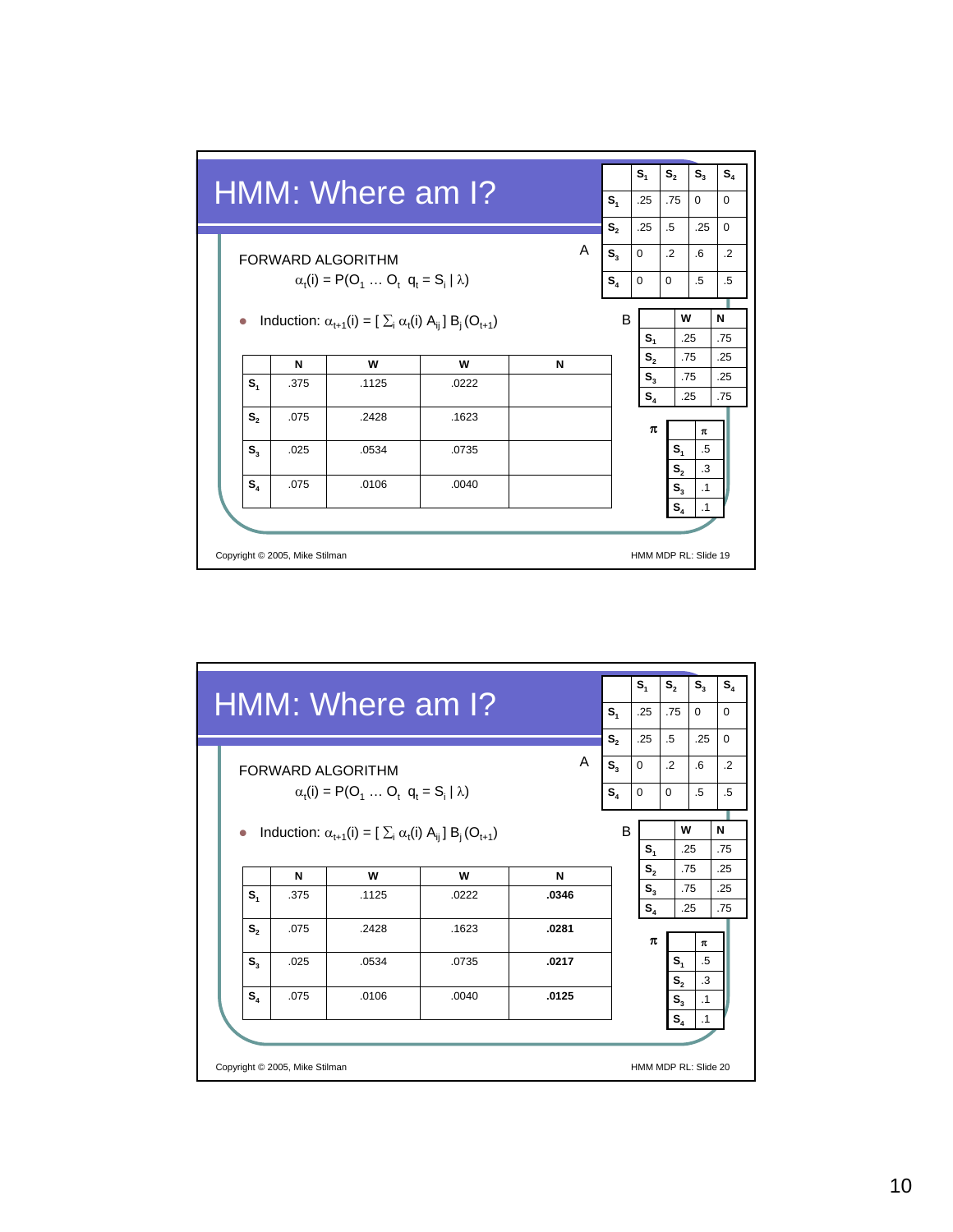

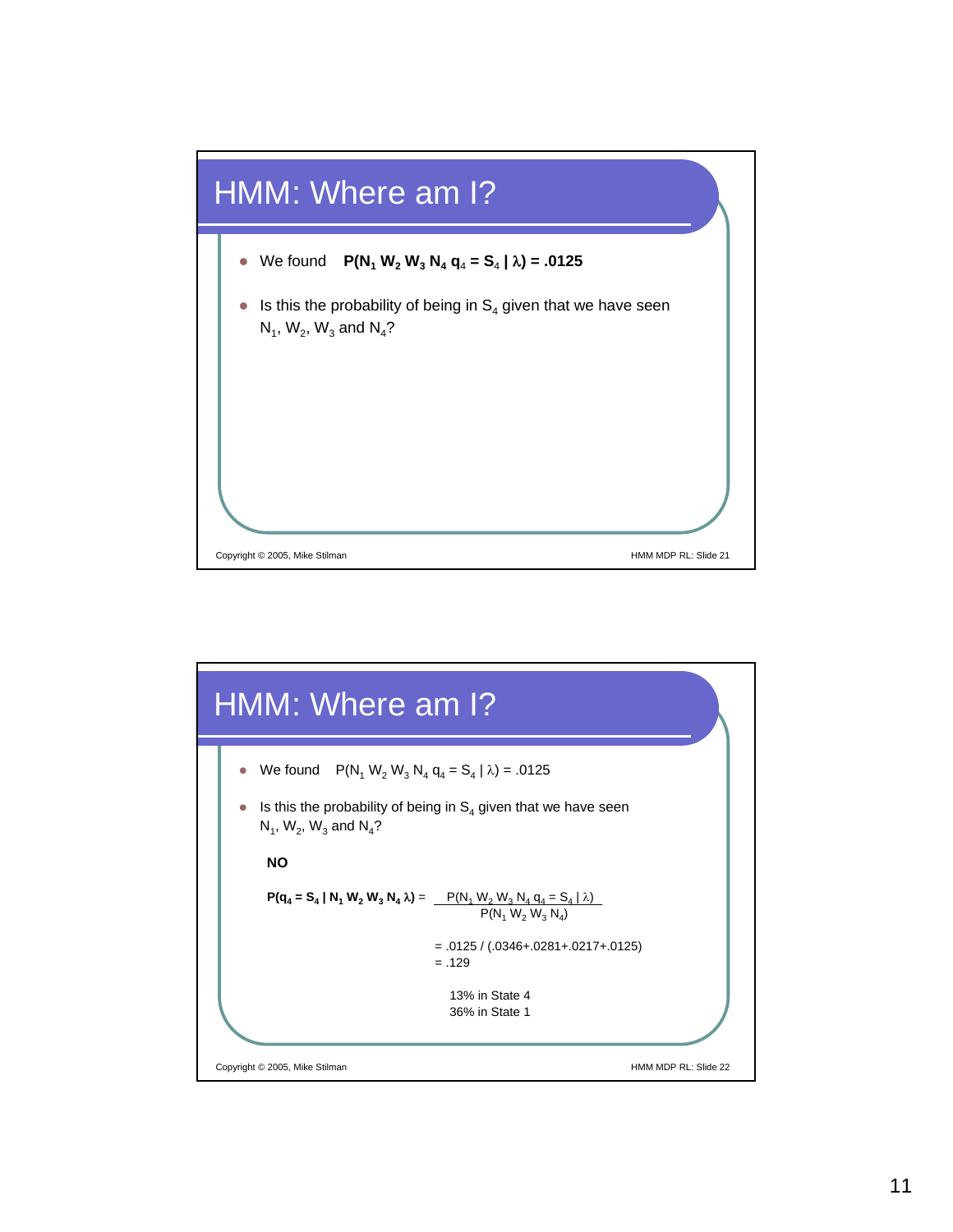

|                                  |                                                                                    |                                                               |   |   |   |                | $S_{1}$        | $S_{2}$                                       | $S_{3}$                | $S_{4}$    |
|----------------------------------|------------------------------------------------------------------------------------|---------------------------------------------------------------|---|---|---|----------------|----------------|-----------------------------------------------|------------------------|------------|
| <b>HMM: How Did I Get There?</b> |                                                                                    |                                                               |   |   |   | S <sub>1</sub> | .25            | .75                                           | $\Omega$               | $\Omega$   |
|                                  |                                                                                    |                                                               |   |   |   | S,             | .25            | $.5\,$                                        | .25                    | $\Omega$   |
|                                  | <b>VITERBI ALGORITHM</b>                                                           |                                                               |   |   | A | $S_{3}$        | $\Omega$       | $\cdot$ .2                                    | .6                     | $\cdot$ .2 |
|                                  |                                                                                    | $\delta_t(i) = \max_{q_1q_t} P(q_1q_t = i, O_1O_t   \lambda)$ |   |   |   | $S_{\lambda}$  | $\Omega$       | $\Omega$                                      | $.5\,$                 | $.5\,$     |
|                                  |                                                                                    |                                                               |   |   |   |                |                | w                                             |                        |            |
|                                  | Initialization: $\alpha_1(i) = P(O_1 q_i = S_i   \lambda) = \pi(S_i) P(O_1   S_i)$ |                                                               |   |   |   | B              | $S_{1}$        |                                               | .25                    | N<br>.75   |
|                                  | N                                                                                  | w                                                             | W | N |   |                | S <sub>2</sub> |                                               | .75                    | .25        |
| $S_{1}$                          | $.5 \times 75 = .375$                                                              |                                                               |   |   |   |                | S <sub>3</sub> |                                               | .75                    | .25        |
| $S_{2}$                          | $.3 \times 25 = .075$                                                              |                                                               |   |   |   |                | $S_{A}$<br>π   |                                               | .25<br>π               | .75        |
|                                  |                                                                                    |                                                               |   |   |   |                |                |                                               |                        |            |
| S,                               | $.1 \times 25 = .025$                                                              |                                                               |   |   |   |                |                | $S_{\scriptscriptstyle{1}}$<br>S <sub>2</sub> | .5<br>.3               |            |
| $S_{4}$                          | $.1 \times 75 = .075$                                                              |                                                               |   |   |   |                |                | $S_{3}$                                       | $\cdot$ 1<br>$\cdot$ 1 |            |
|                                  |                                                                                    |                                                               |   |   |   |                |                | $S_{4}$                                       |                        |            |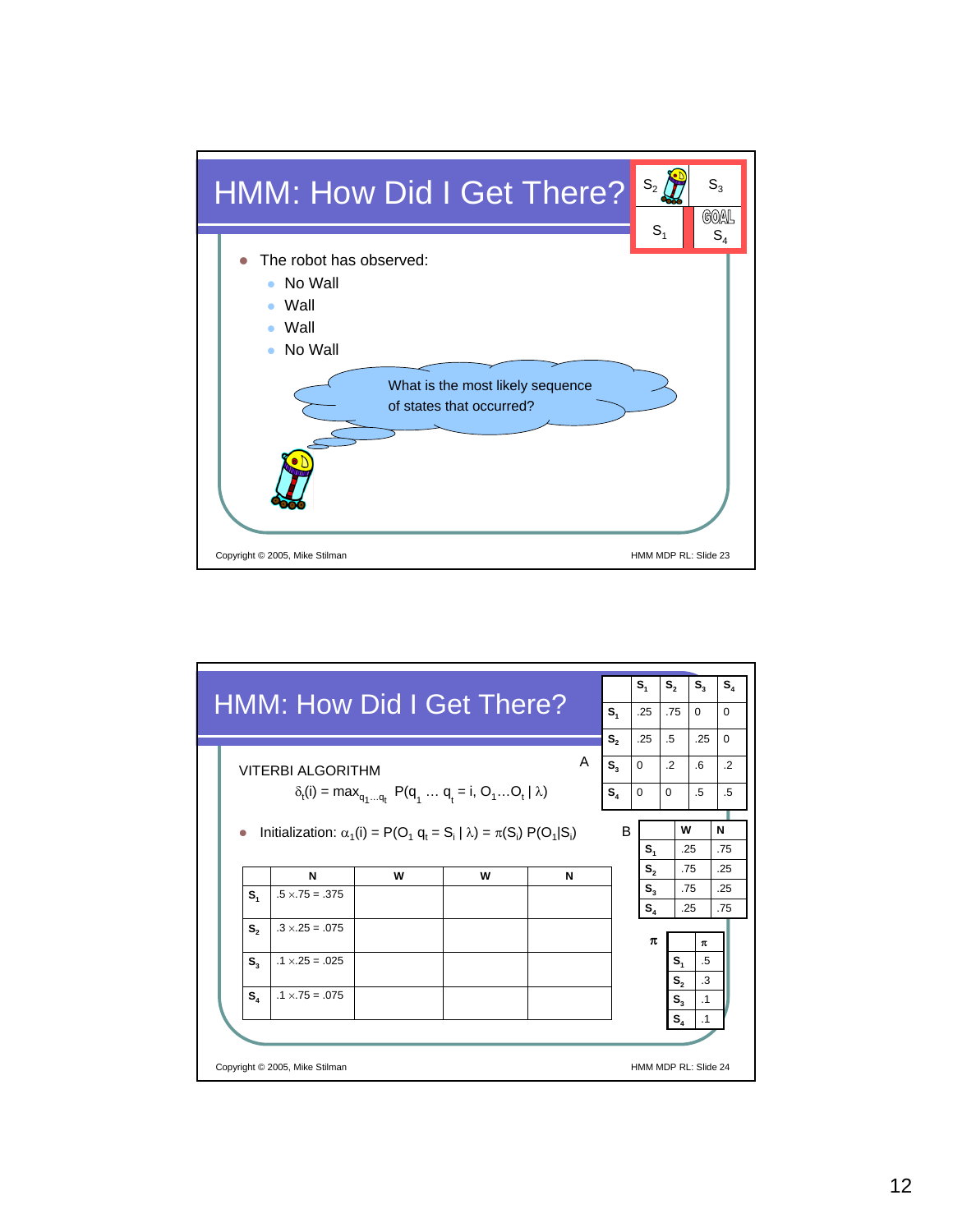

|                                                                             |                                |                                                                        |   |   |   |                | $S_{1}$            | $S_{2}$                                                                                | $S_{3}$                              | $S_4$      |
|-----------------------------------------------------------------------------|--------------------------------|------------------------------------------------------------------------|---|---|---|----------------|--------------------|----------------------------------------------------------------------------------------|--------------------------------------|------------|
|                                                                             |                                | <b>HMM: How Did I Get There?</b>                                       |   |   |   | S <sub>1</sub> | .25                | .75                                                                                    | $\Omega$                             | $\Omega$   |
|                                                                             |                                |                                                                        |   |   |   | S,             | .25                | .5                                                                                     | .25                                  | $\Omega$   |
|                                                                             |                                | VITERBI ALGORITHM                                                      |   |   | A | $S_{3}$        | $\mathbf 0$        | $\cdot$                                                                                | .6                                   | $\cdot$    |
|                                                                             |                                | $\delta_t(i) = \max_{q_1q_t} P(q_1q_t = i, O_1O_t   \lambda)$          |   |   |   | $S_4$          | $\Omega$           | $\Omega$                                                                               | $.5\overline{)}$                     | $.5\,$     |
| Induction: $\delta_t(i) = [\text{ max}_i \delta_t(i) A_{ij}] B_i (O_{t+1})$ |                                |                                                                        |   |   |   |                |                    | w                                                                                      |                                      | N          |
|                                                                             |                                |                                                                        |   |   |   | B              | $S_{1}$            |                                                                                        | .25                                  | .75        |
|                                                                             | N                              | w                                                                      | W | N |   |                | S <sub>2</sub>     |                                                                                        | .75                                  | .25        |
| S <sub>1</sub>                                                              | .375                           | .024                                                                   |   |   |   |                | $S_{3}$<br>$S_{4}$ |                                                                                        | .75<br>.25                           | .25<br>.75 |
| $S_{2}$<br>$S_{3}$<br>$S_{4}$                                               | .075<br>.025<br>.075           | max (.375 x .75<br>$.075 \times .5$<br>$.025 \times .2$ ) $\times .75$ |   |   |   |                | π                  | $S_{\scriptscriptstyle 4}$<br>$\mathbf{S}_{\scriptscriptstyle{2}}$<br>$S_{3}$<br>$S_4$ | $\pi$<br>.5<br>.3<br>$\cdot$ 1<br>.1 |            |
|                                                                             | Copyright © 2005, Mike Stilman |                                                                        |   |   |   |                |                    | HMM MDP RL: Slide 26                                                                   |                                      |            |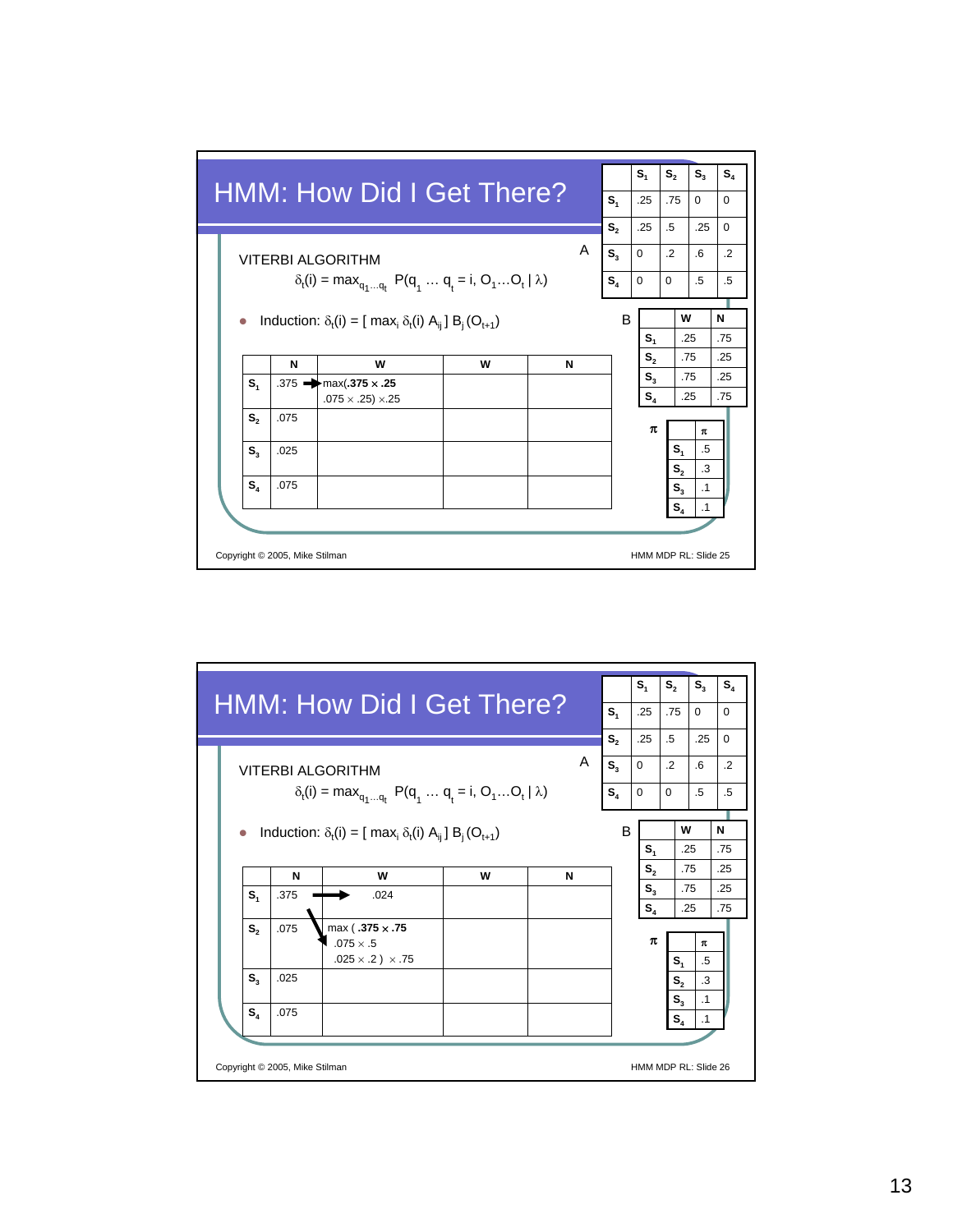

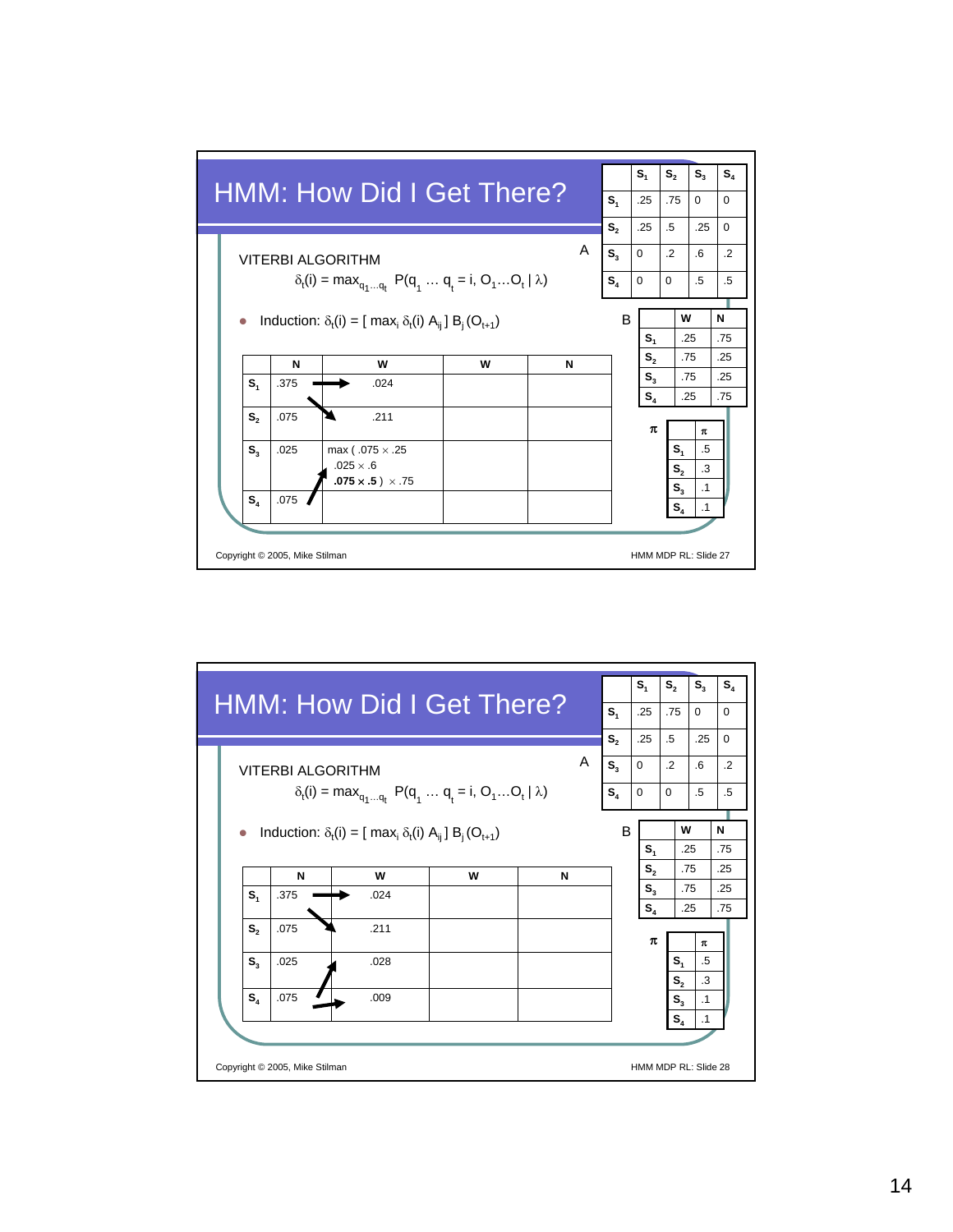

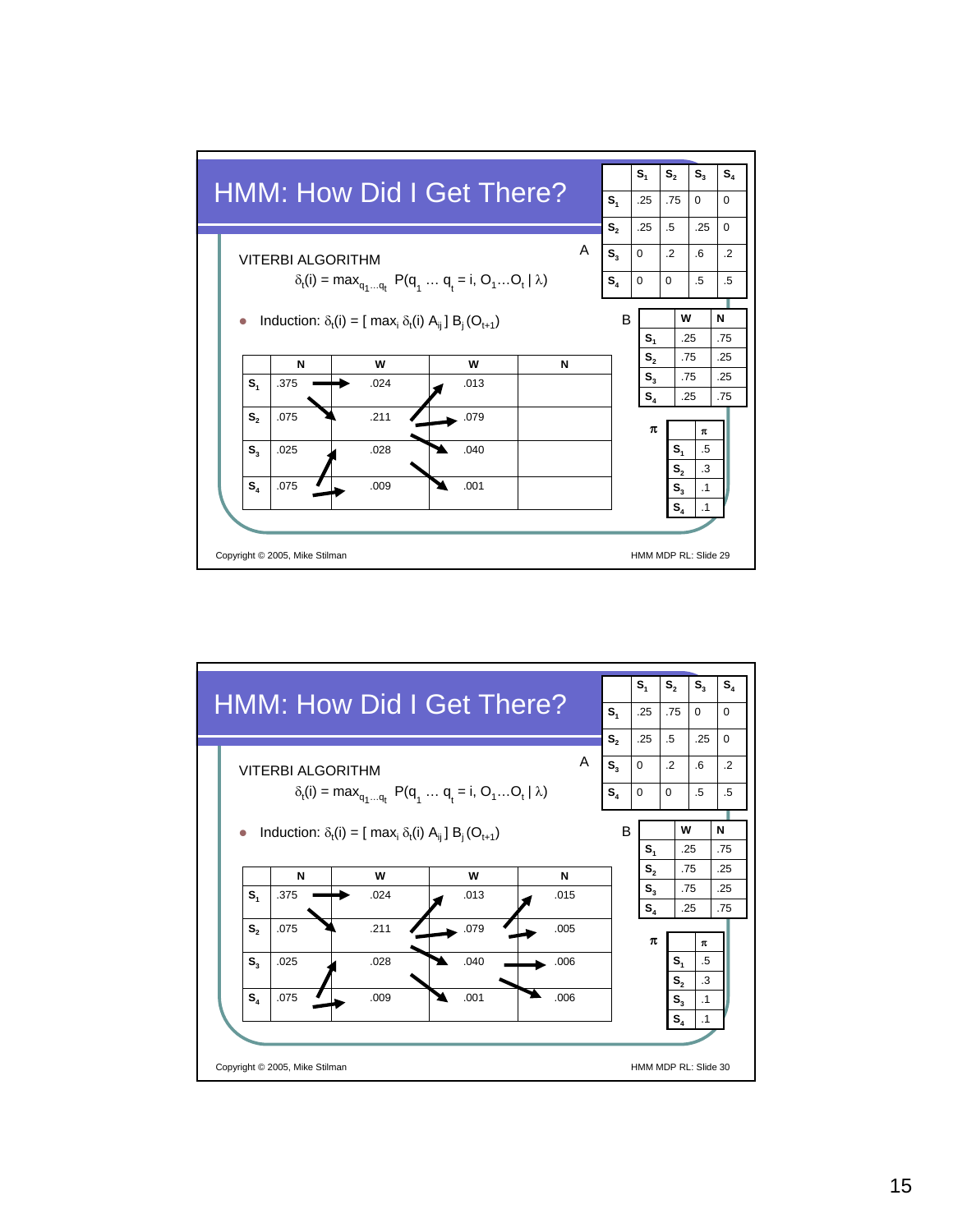

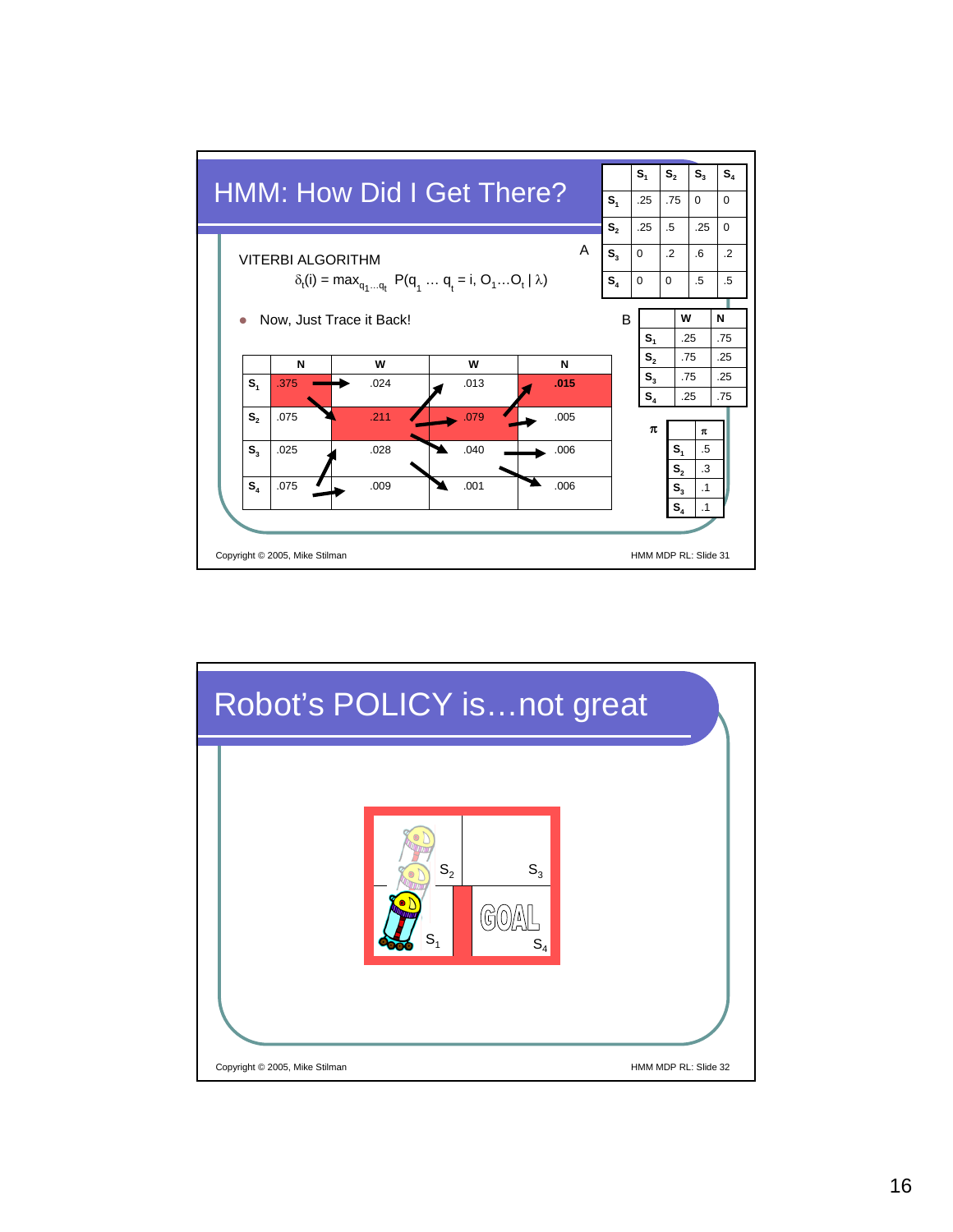

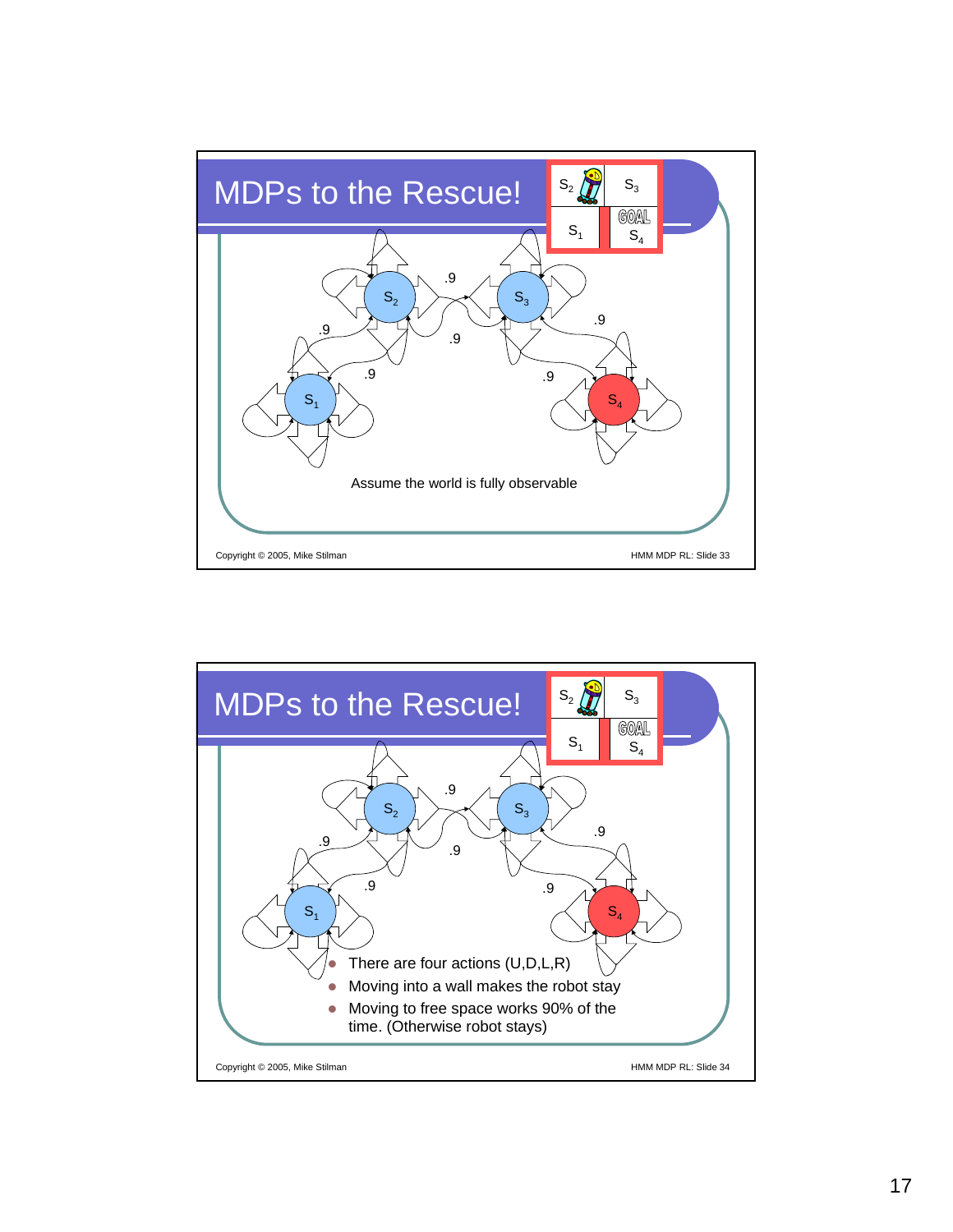

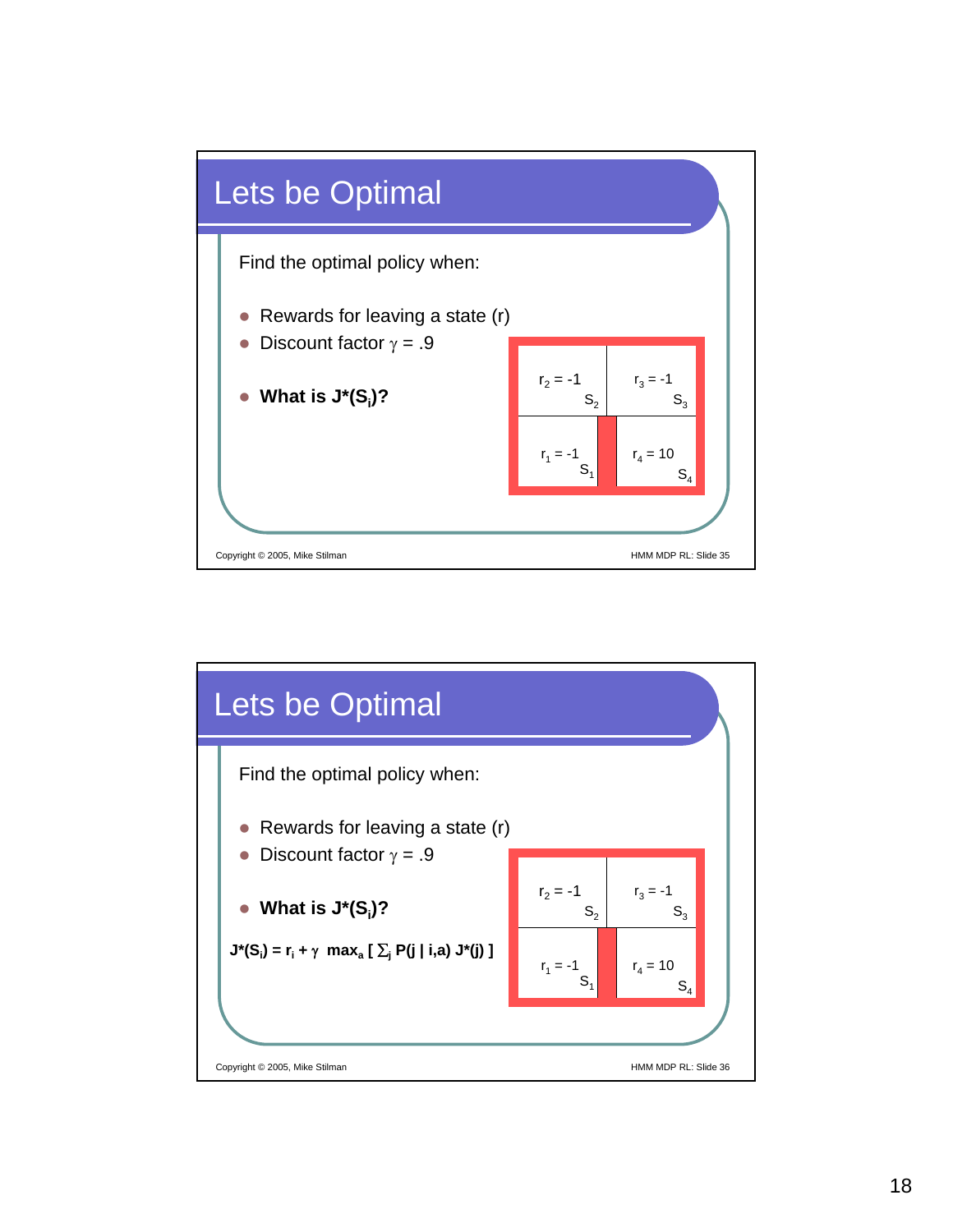

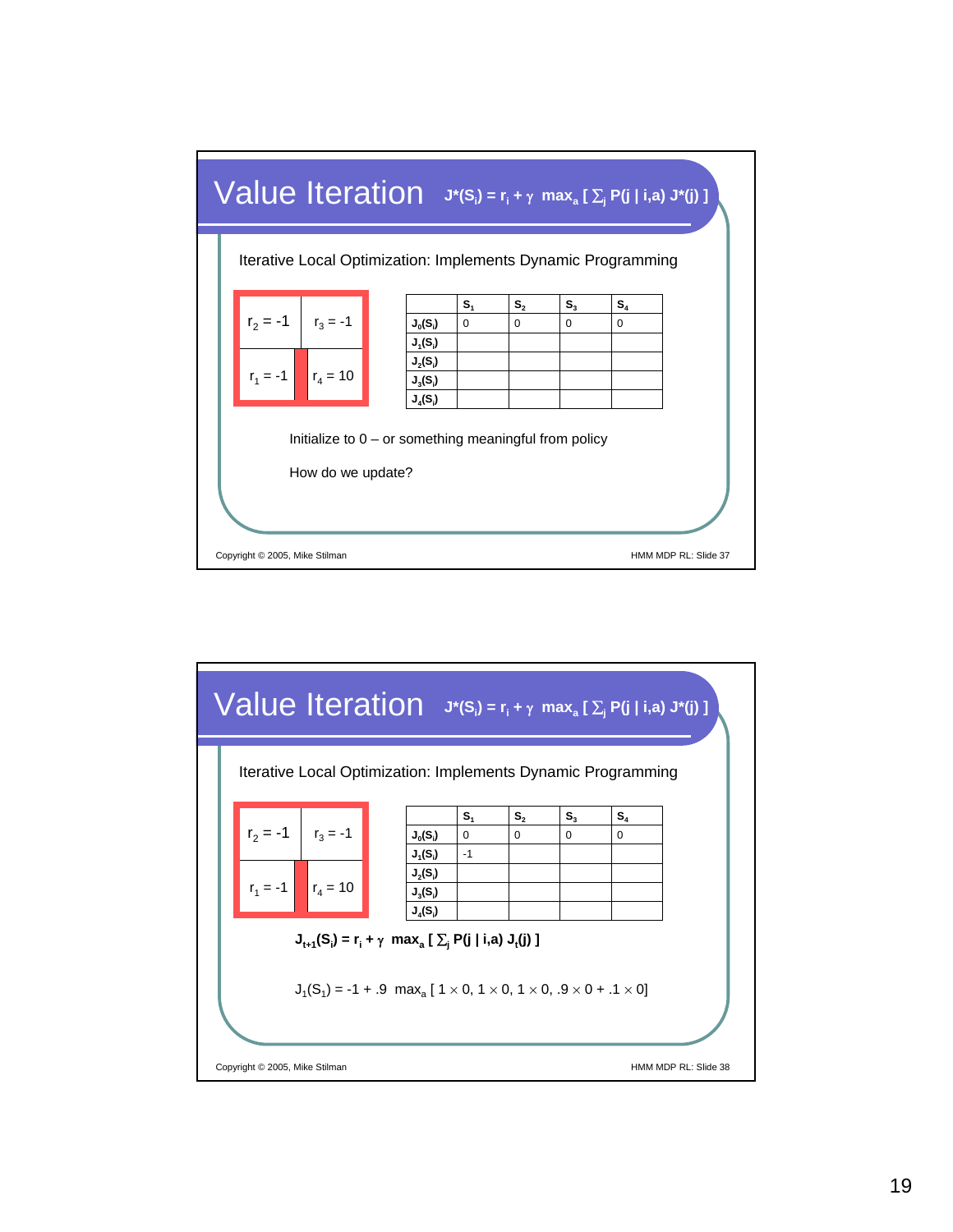

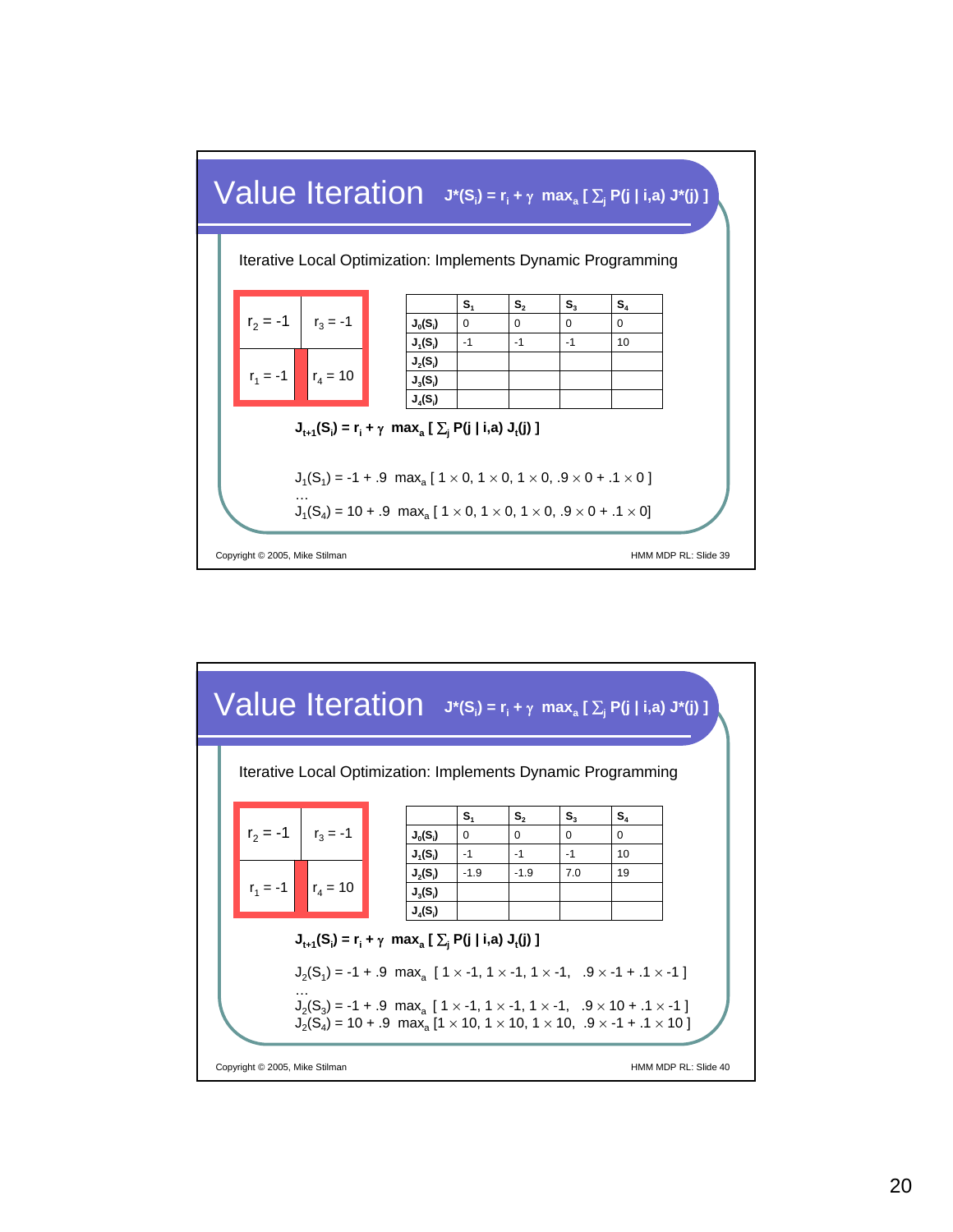

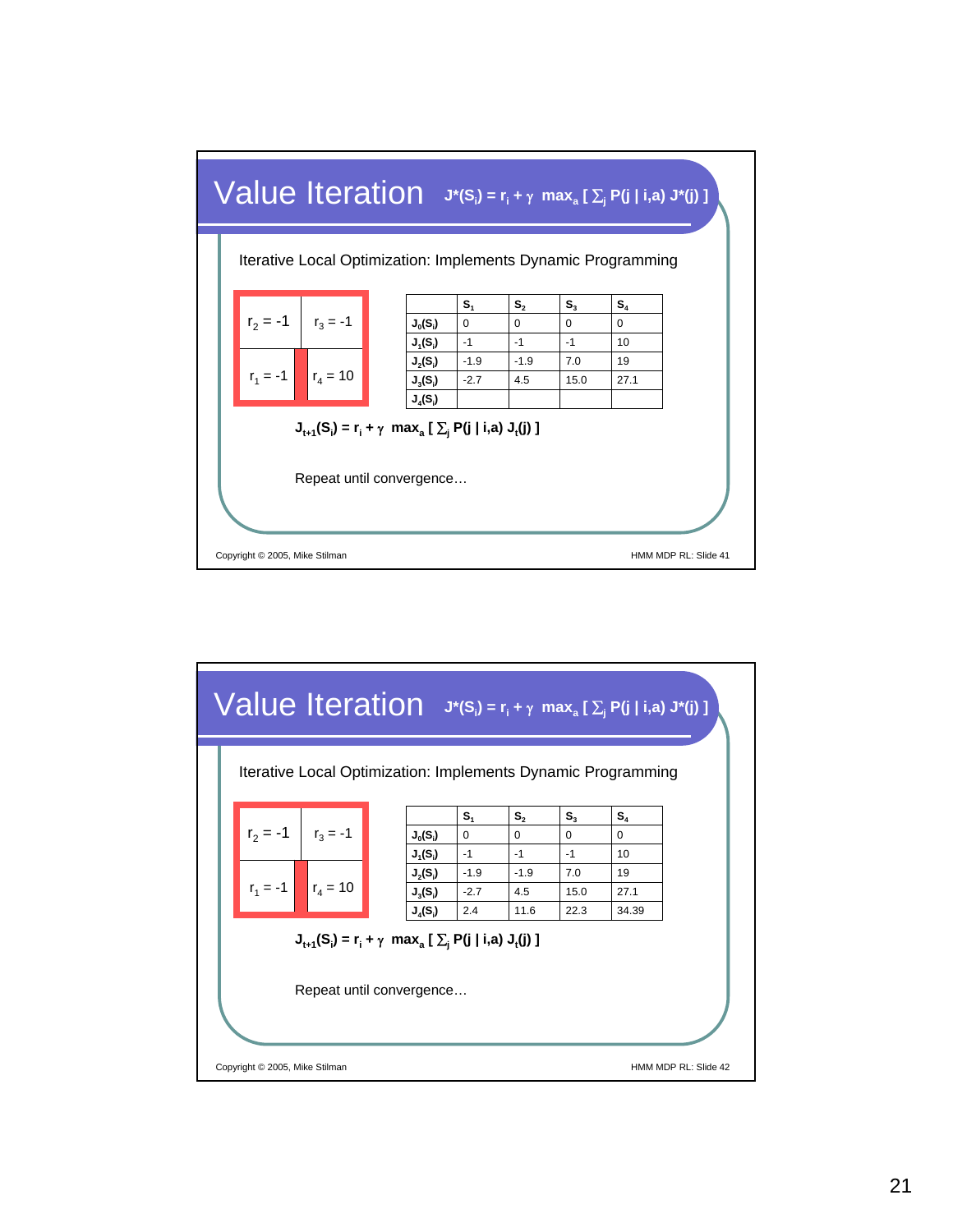

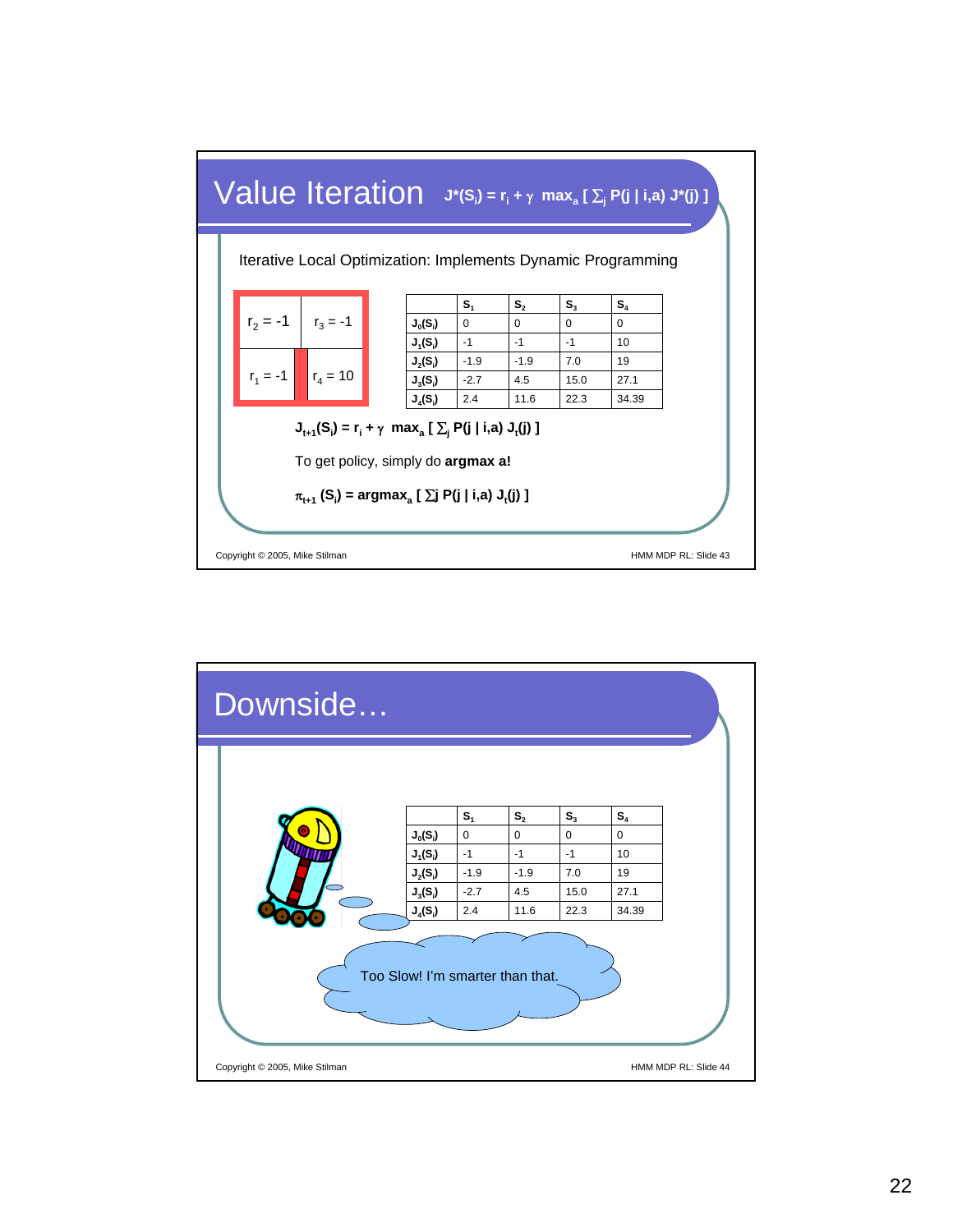

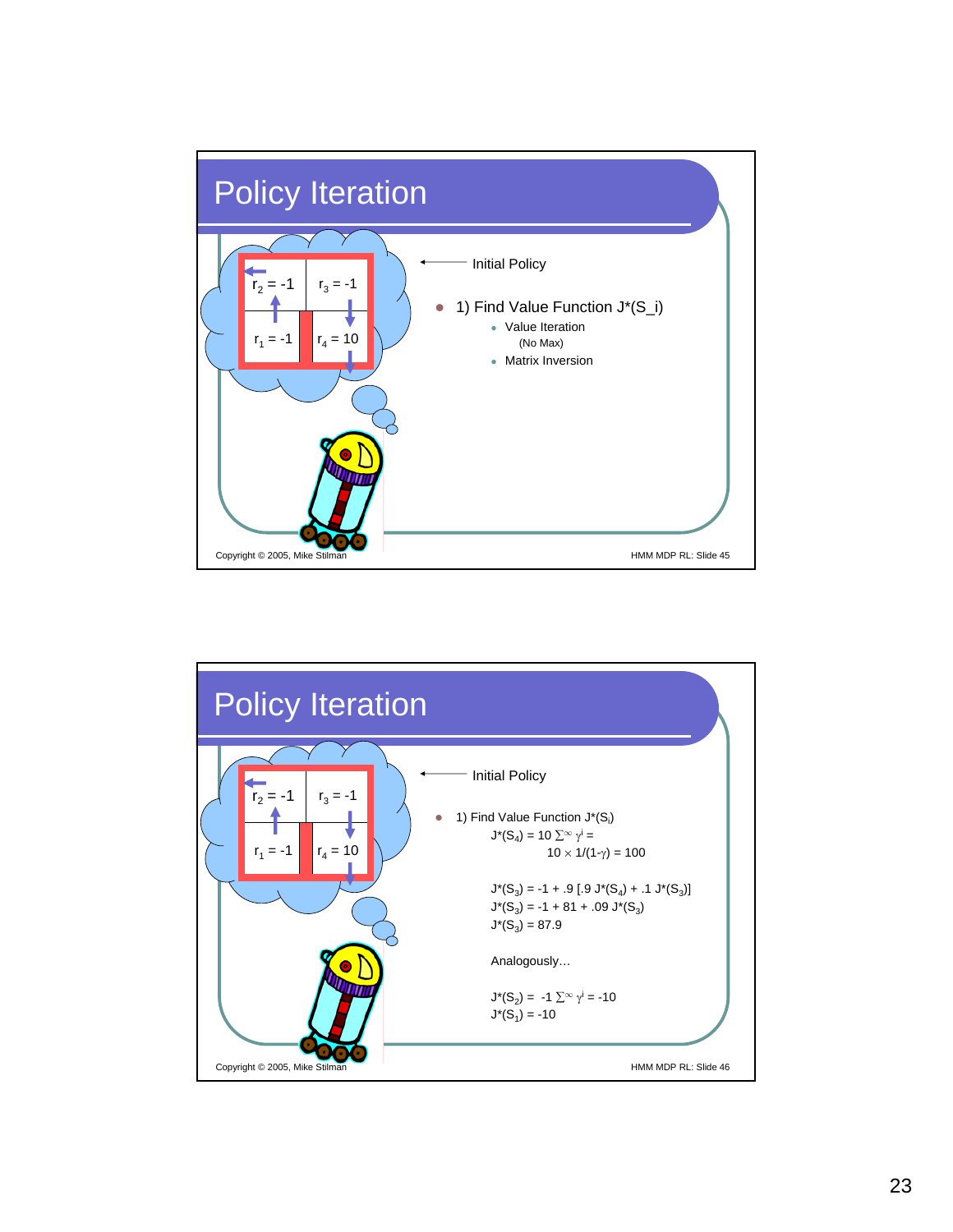

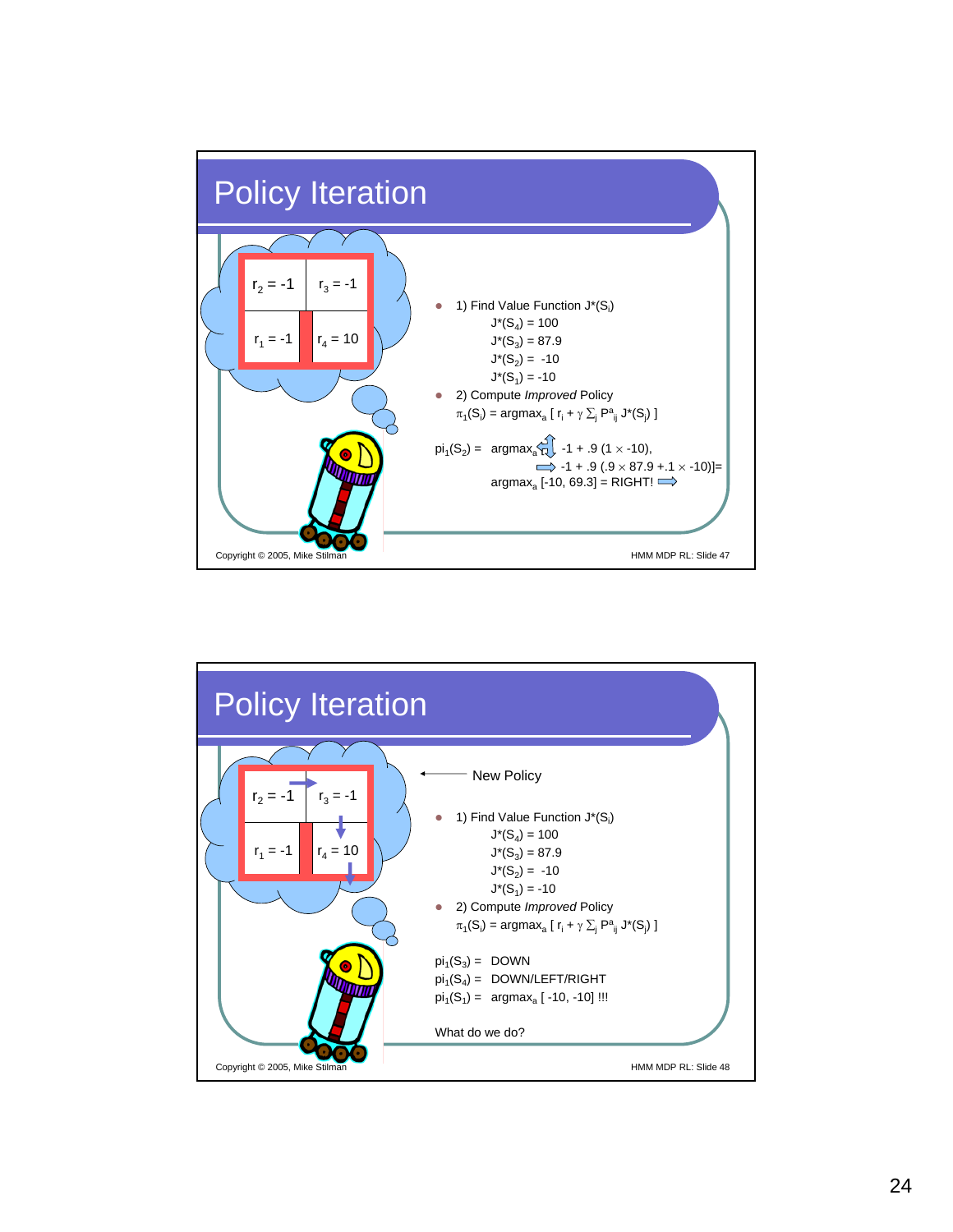

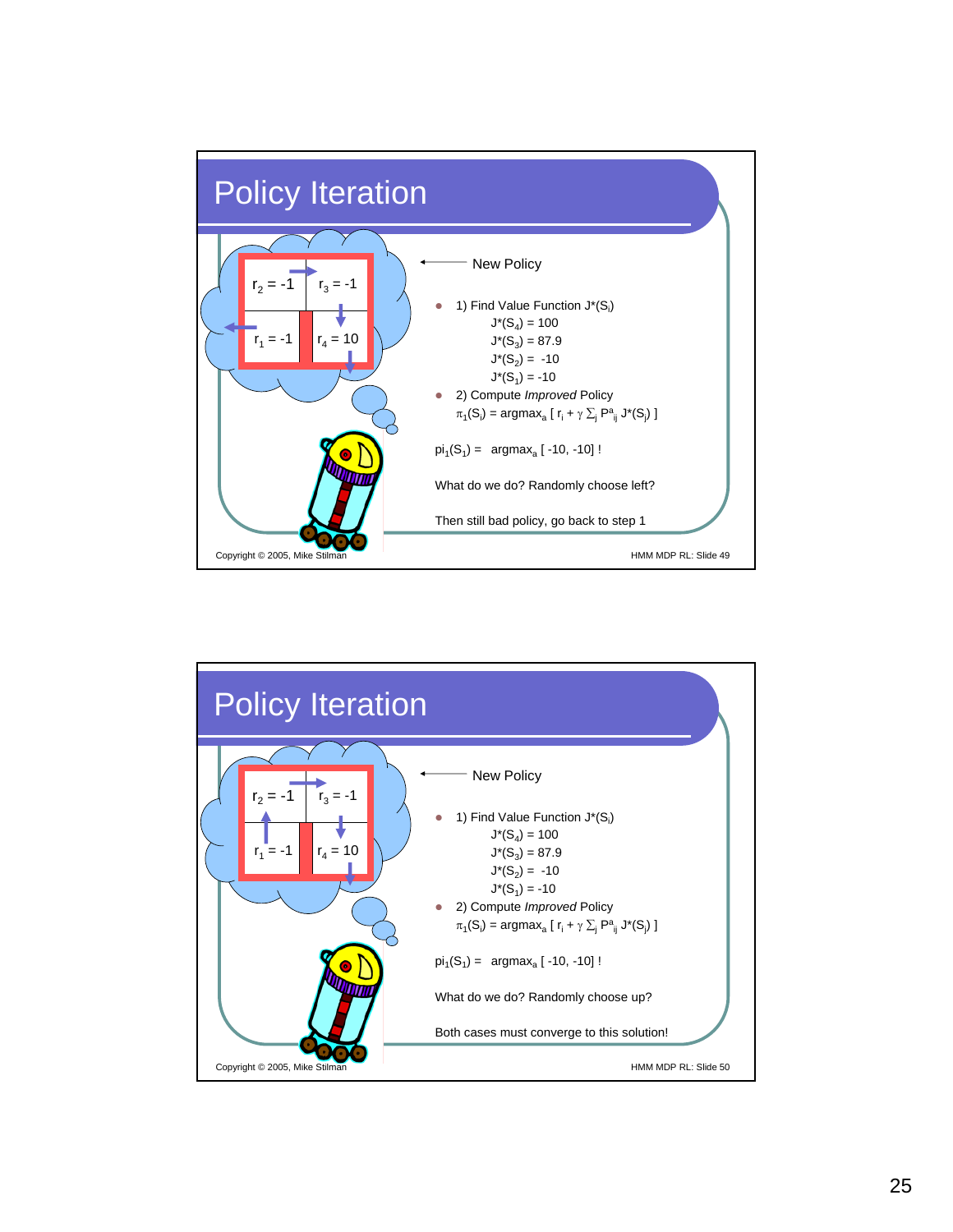

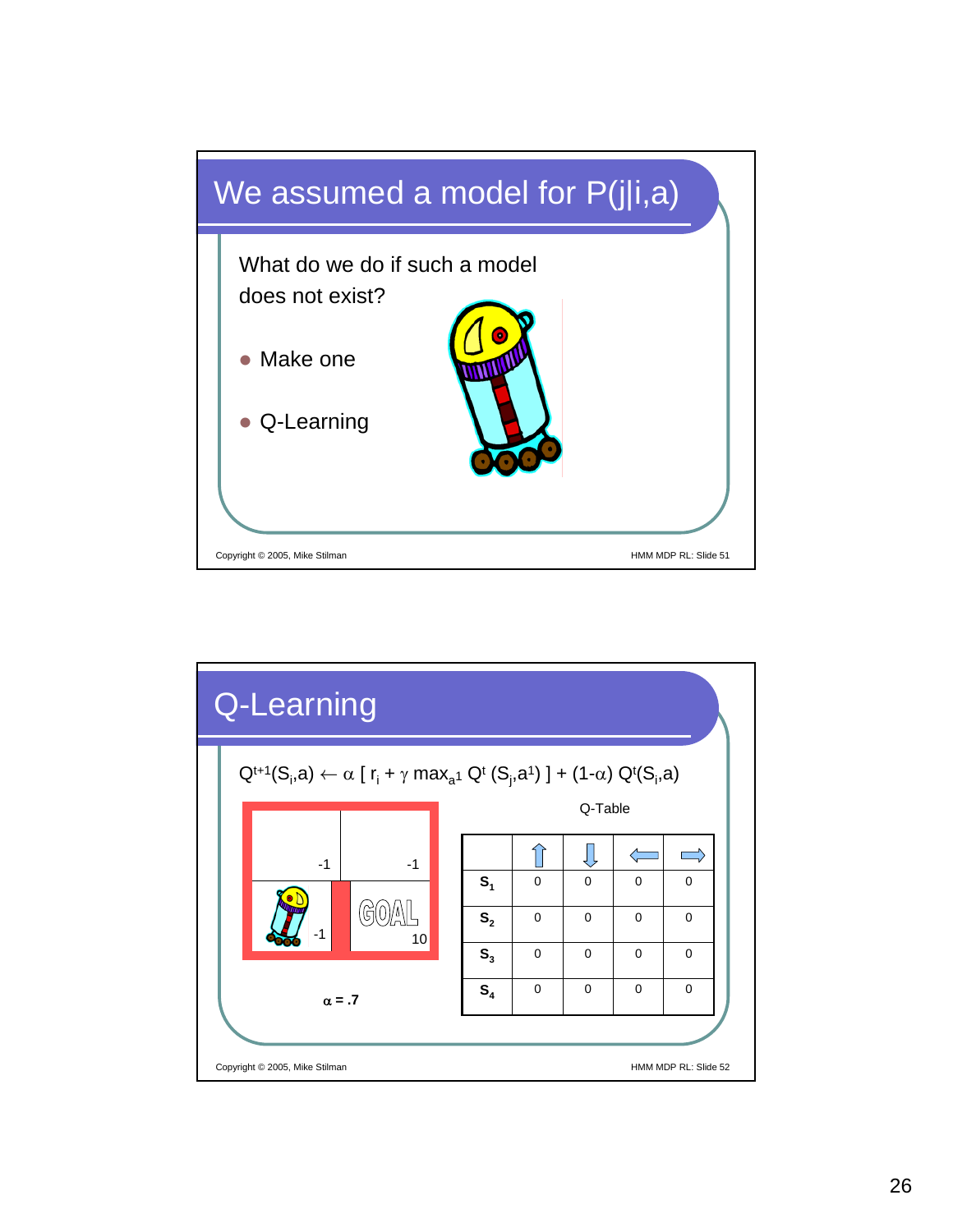

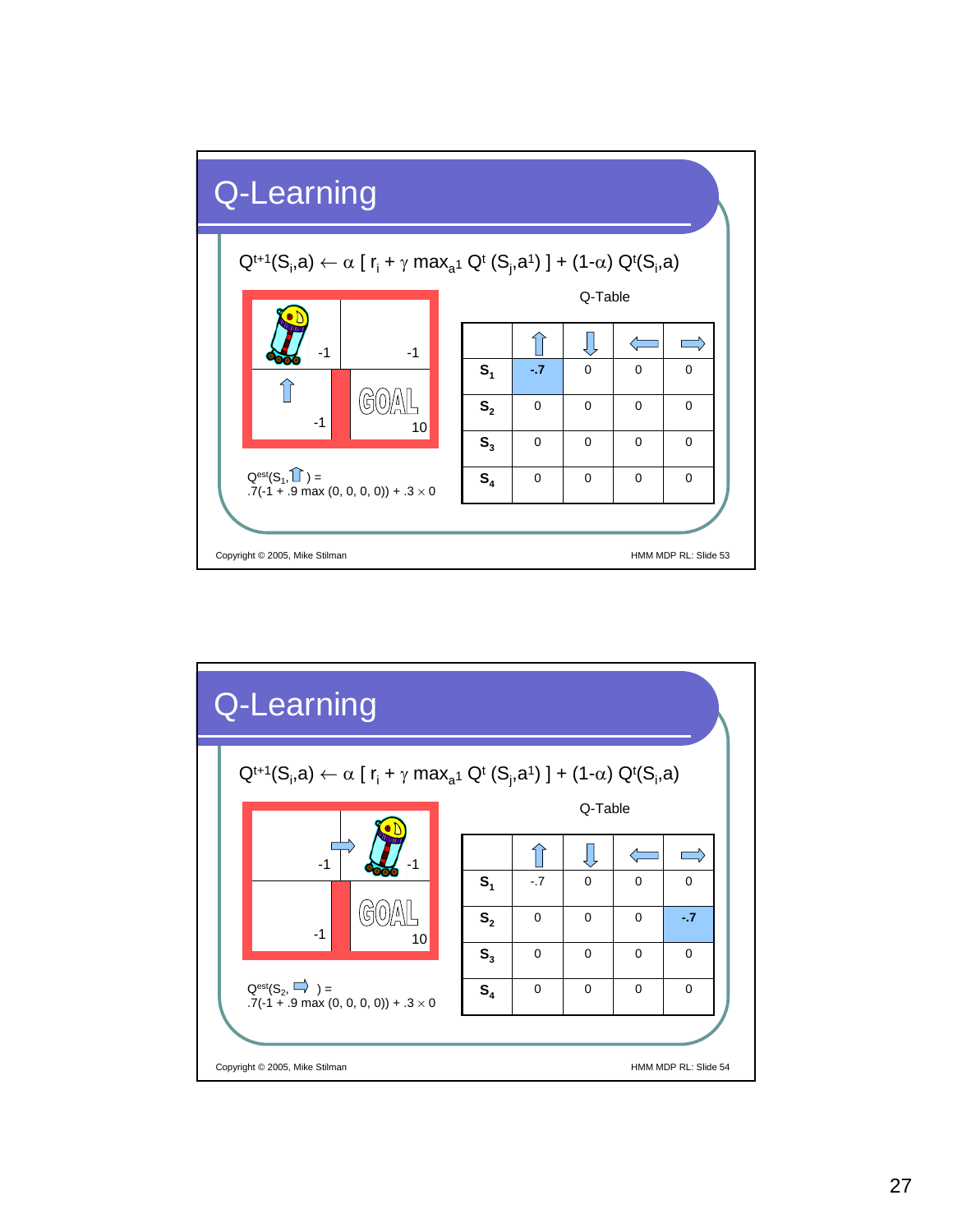

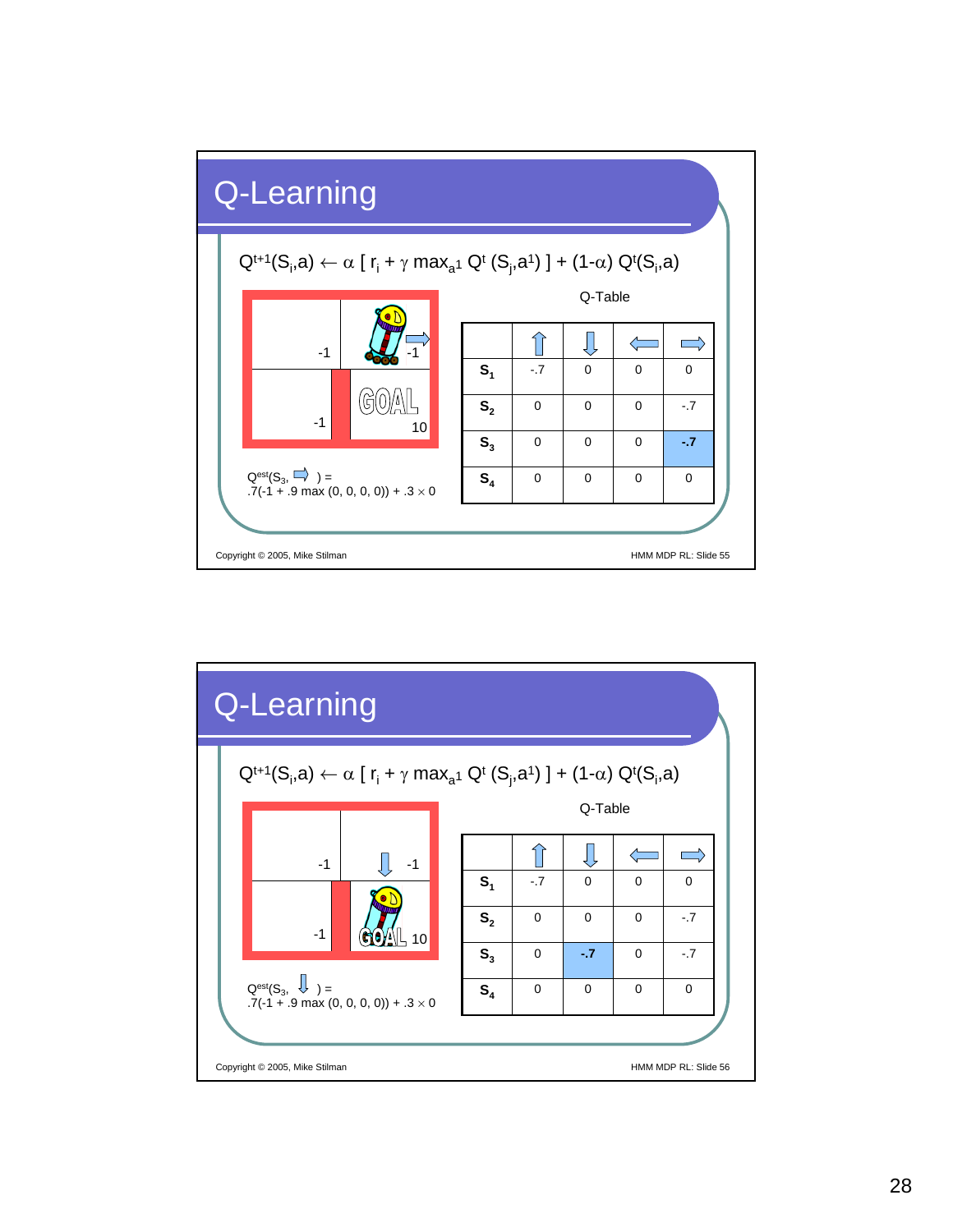